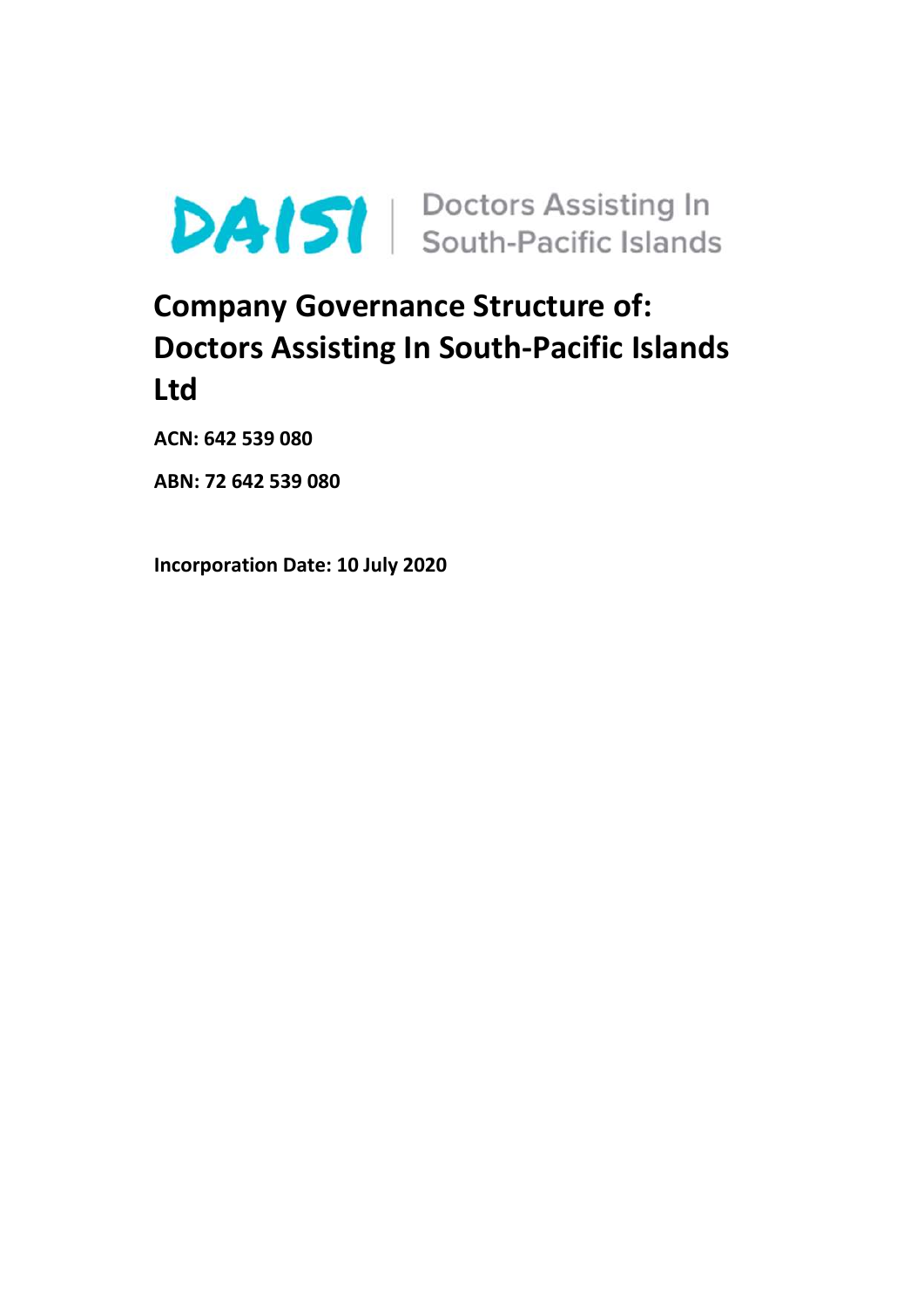# **Contents**

| 1. | <b>PRELIMINARY</b>                 |                                      |                  |
|----|------------------------------------|--------------------------------------|------------------|
|    | 1.1                                | Type of Company                      | 1                |
|    | 1.2                                | Mission and charitable purposes      | $\mathbf{1}$     |
|    | 1.3                                | Application of income and property   | $\mathbf{1}$     |
|    | 1.4                                | Certain payments allowed             | $\mathbf{1}$     |
|    | 1.5                                | Replaceable rules                    | $\overline{2}$   |
|    | 1.6                                | Definitions                          | $\overline{2}$   |
|    | 1.7                                | Interpretation of this document      | $\overline{2}$   |
| 2. | <b>MEMBERSHIP</b>                  | 3                                    |                  |
|    | 2.1                                | Membership                           | 3                |
|    | 2.2                                | Eligibility                          | 4                |
|    | 2.3                                | Limited liability of members         | 4                |
|    | 2.4                                | Cessation of membership              | 4                |
| 3. | <b>ADMISSION</b>                   |                                      | 5                |
|    | 3.1                                | Applications                         | 5                |
|    | 3.2                                | Consideration of applications        | 5                |
|    | 3.3                                | <b>Notice</b>                        | 5                |
|    | 3.4                                | Time of membership                   | 5                |
|    | 3.5                                | Non transferable                     | 5                |
| 4. |                                    | <b>REGISTER OF MEMBERS</b>           |                  |
| 5. | <b>MEETINGS OF MEMBERS</b>         |                                      | 6                |
|    | 5.1                                | Annual general meeting               | 6                |
|    | 5.2                                | General meetings called by the Board | 6                |
|    | 5.3                                | General meetings called by members   | 7                |
|    | 5.4                                | Notice of meeting                    | 7                |
|    | 5.5                                | Short notice                         | 7                |
|    | 5.6                                | Postponement or cancellation         | 8                |
|    | 5.7                                | Fresh notice                         | 8                |
|    | 5.8                                | Technology                           | 8                |
|    | 5.9                                | <b>Accidental omission</b>           | 8                |
| 6. | PROCEEDINGS AT MEETINGS OF MEMBERS |                                      |                  |
|    | 6.1                                | Quorum                               | 9                |
|    | 6.2                                | Quorum not present                   | 9                |
|    | 6.3                                | Chairing meetings of members         | 9                |
|    | 6.4                                | Attendance at general meetings       | $\boldsymbol{9}$ |
|    | 6.5                                | Adjournment                          | 9                |
|    | 6.6                                | Business at adjourned meetings       | 9                |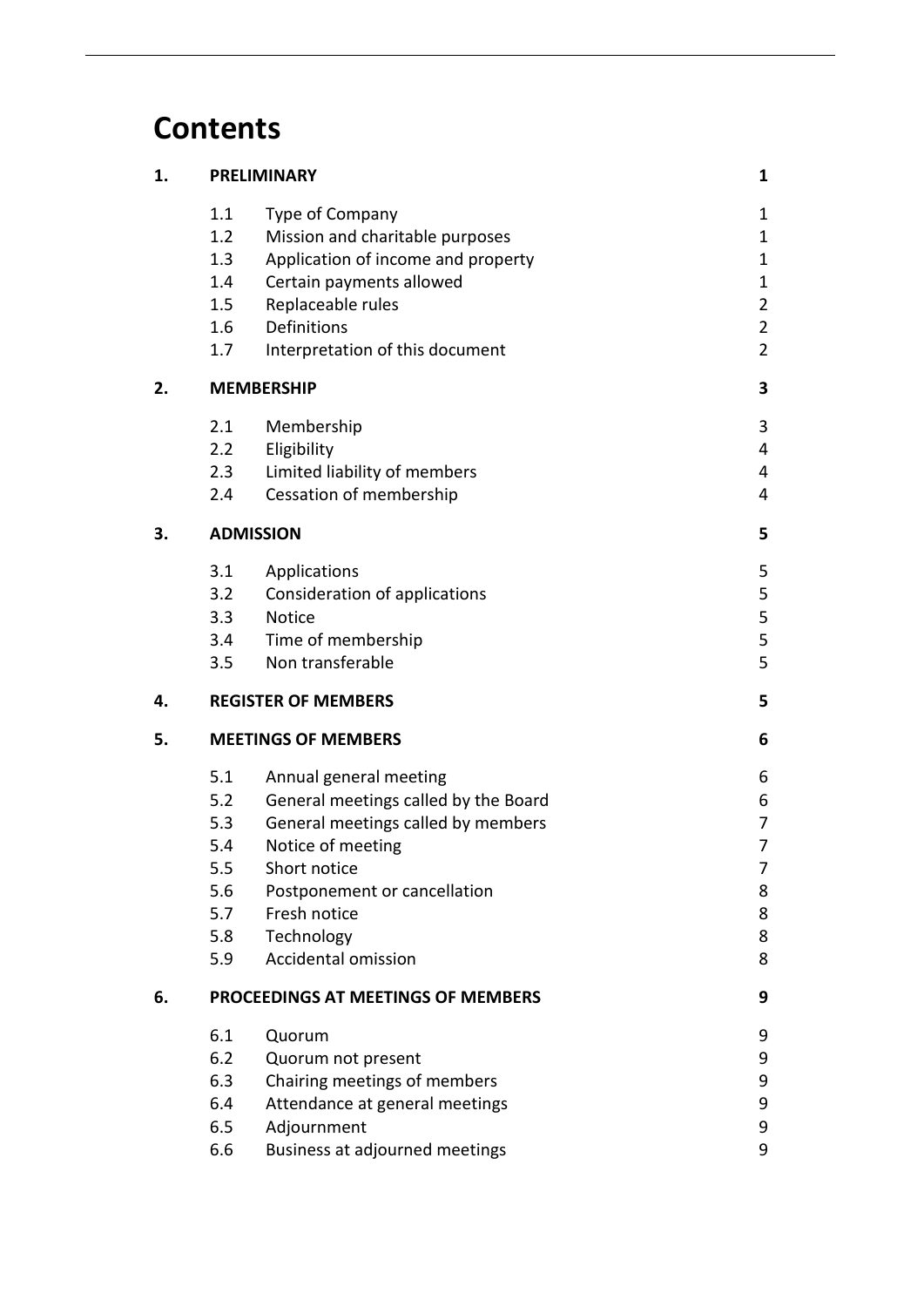| 7.  | <b>MEMBERS' RESOLUTIONS</b>            |                                                                                                                                  |                            |
|-----|----------------------------------------|----------------------------------------------------------------------------------------------------------------------------------|----------------------------|
|     | 7.1<br>7.2<br>7.3                      | <b>Members resolutions</b><br>Company must give notice of proposed resolution<br>Circular resolutions of members                 | 10<br>10<br>11             |
| 8.  | <b>ENTITLEMENT TO VOTE</b>             |                                                                                                                                  |                            |
|     | 8.1<br>8.2<br>8.3                      | Number of votes<br>Casting vote of chairperson<br>Decision on right to vote                                                      | 11<br>11<br>12             |
| 9.  | <b>HOW VOTING IS CARRIED OUT</b>       |                                                                                                                                  | 12                         |
|     | 9.1<br>9.2<br>9.3                      | Method of voting<br>Demand for a poll<br>When and how polls must be taken                                                        | 12<br>12<br>12             |
| 10. | <b>DIRECTORS</b>                       |                                                                                                                                  | 13                         |
|     | 10.1<br>10.2                           | <b>Number of Directors</b><br>Chairperson and deputy chairperson                                                                 | 13<br>13                   |
| 11. |                                        | <b>ELECTION AND APPOINTMENT OF DIRECTORS</b>                                                                                     | 13                         |
|     | 11.1<br>11.2                           | Election<br>Eligibility                                                                                                          | 13<br>13                   |
| 12. | <b>CASUAL DIRECTORS</b>                |                                                                                                                                  | 14                         |
| 13. | <b>TERM OF OFFICE</b>                  |                                                                                                                                  |                            |
|     | 13.1<br>13.2<br>13.3<br>13.4           | Retirement<br>Cessation of Director's appointment<br>Removal from office<br><b>Too few Directors</b>                             | 14<br>14<br>15<br>15       |
| 14. | <b>POWERS OF THE BOARD</b>             |                                                                                                                                  |                            |
|     | 14.1<br>14.2                           | Powers generally<br>Exercise of powers                                                                                           | 15<br>16                   |
| 15. | <b>DELEGATION OF BOARD POWERS</b>      |                                                                                                                                  |                            |
|     | 15.1<br>15.2<br>15.3<br>15.4<br>15.5   | Power to delegate<br>Power to revoke delegation<br>Terms of delegation<br>Proceedings of committees<br><b>Deemed limitations</b> | 16<br>16<br>16<br>16<br>16 |
| 16. | <b>DIRECTORS' DUTIES AND INTERESTS</b> |                                                                                                                                  | 17                         |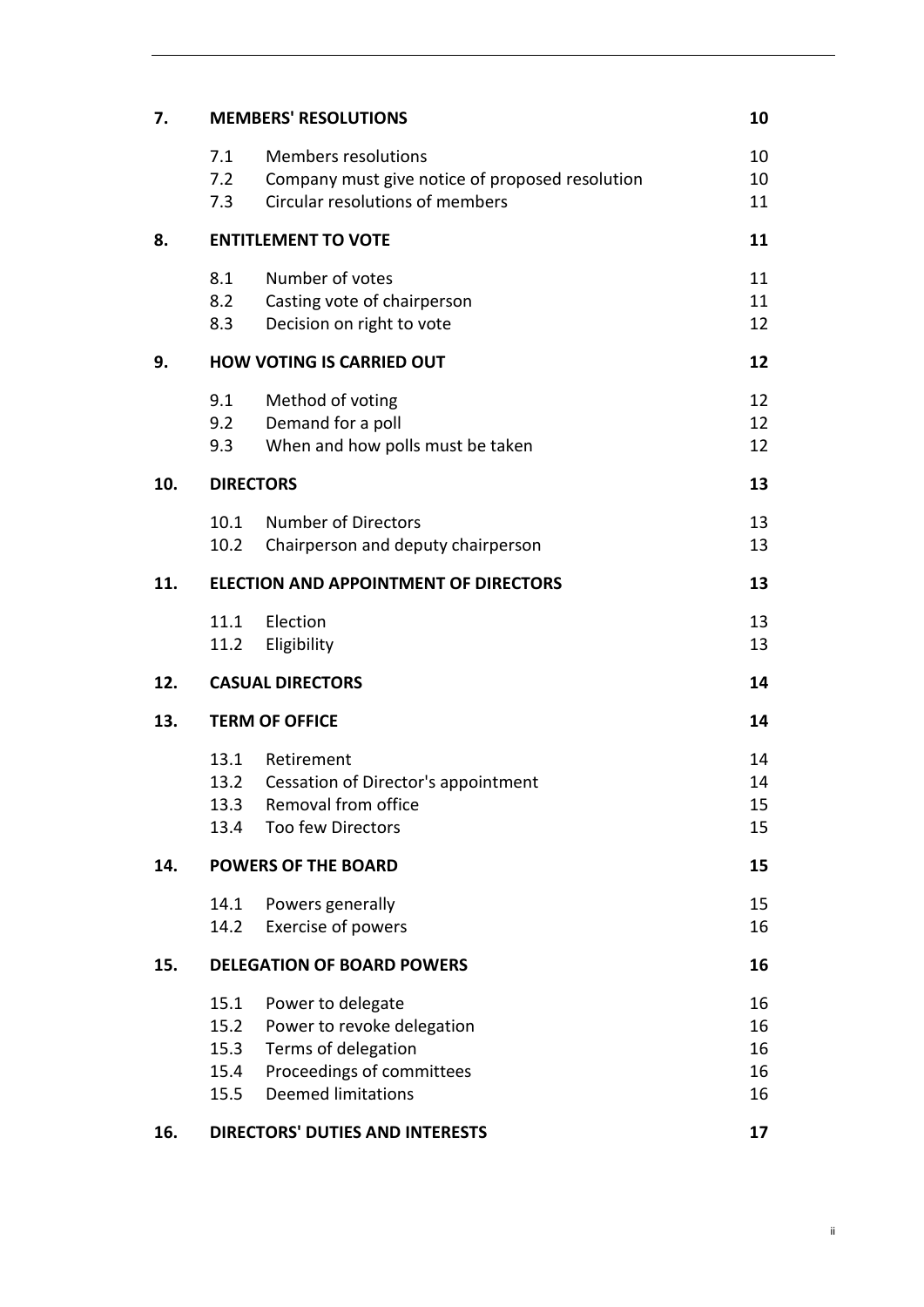|     | 16.1<br>16.2                             | Compliance with duties under the ACNC Act and general law<br>Director can hold other offices etc | 17<br>17 |  |
|-----|------------------------------------------|--------------------------------------------------------------------------------------------------|----------|--|
|     | 16.3<br>16.4                             | Disclosure of interests<br>Director interested in a matter                                       | 17<br>17 |  |
|     |                                          | 16.5 Agreements with third parties                                                               | 18       |  |
|     | 16.6                                     | Obligation of secrecy                                                                            | 18       |  |
|     |                                          |                                                                                                  |          |  |
| 17. |                                          | DIRECTORS' & OFFICE BEARER'S REMUNERATION                                                        | 20       |  |
|     | 17.1                                     | <b>Payments to Directors</b>                                                                     | 20       |  |
| 18. | <b>BOARD MEETINGS</b><br>20              |                                                                                                  |          |  |
|     | 19.1                                     | Convening Board meetings                                                                         | 20       |  |
|     | 19.2                                     | Notice of Board meeting                                                                          | 20       |  |
|     | 19.3                                     | Use of technology                                                                                | 20       |  |
|     | 19.4                                     | <b>Chairing Board meetings</b>                                                                   | 21       |  |
|     | 19.5                                     | Quorum                                                                                           | 21       |  |
|     | 19.6                                     | Majority decisions                                                                               | 21       |  |
|     |                                          | 19.7 Procedural rules                                                                            | 21       |  |
|     | 19.8                                     | Written resolution                                                                               | 21       |  |
|     | 19.9                                     | Additional provisions concerning written resolutions                                             | 21       |  |
|     |                                          | 19.10 Valid proceedings                                                                          | 21       |  |
| 19. |                                          | <b>GENERAL MANAGER</b><br>ERROR! BOOKMARK NOT DEFINED.                                           |          |  |
|     | 20.1                                     | Appointment of General Manager                                                                   | 22       |  |
|     | 20.2                                     | Terms and conditions of office                                                                   | 22       |  |
|     | 20.3                                     | <b>Cessation of General Manager's appointment</b>                                                | 22       |  |
|     | 20.4                                     | Removal from office                                                                              | 22       |  |
| 20. | <b>MINUTES</b>                           |                                                                                                  | 22       |  |
|     | 21.1                                     | Minutes must be kept                                                                             | 22       |  |
|     | 21.2                                     | Minutes as evidence                                                                              | 23       |  |
|     | 21.3                                     | Inspection of minute books                                                                       | 23       |  |
| 21. | <b>FINANCIAL REPORTS AND AUDIT</b><br>23 |                                                                                                  |          |  |
|     | 22.1                                     | Company must keep financial records                                                              | 23       |  |
|     | 22.2                                     | Appointment of auditor or reviewer                                                               | 23       |  |
| 22. | <b>FINANCIAL YEAR</b>                    |                                                                                                  |          |  |
|     | 23.1                                     | Company's financial year                                                                         | 23       |  |
| 23. |                                          | <b>WINDING UP</b>                                                                                | 24       |  |
|     | 24.1                                     | Surplus assets not to be distributed to members                                                  | 24       |  |
|     | 24.2                                     | Distribution of surplus assets                                                                   | 24       |  |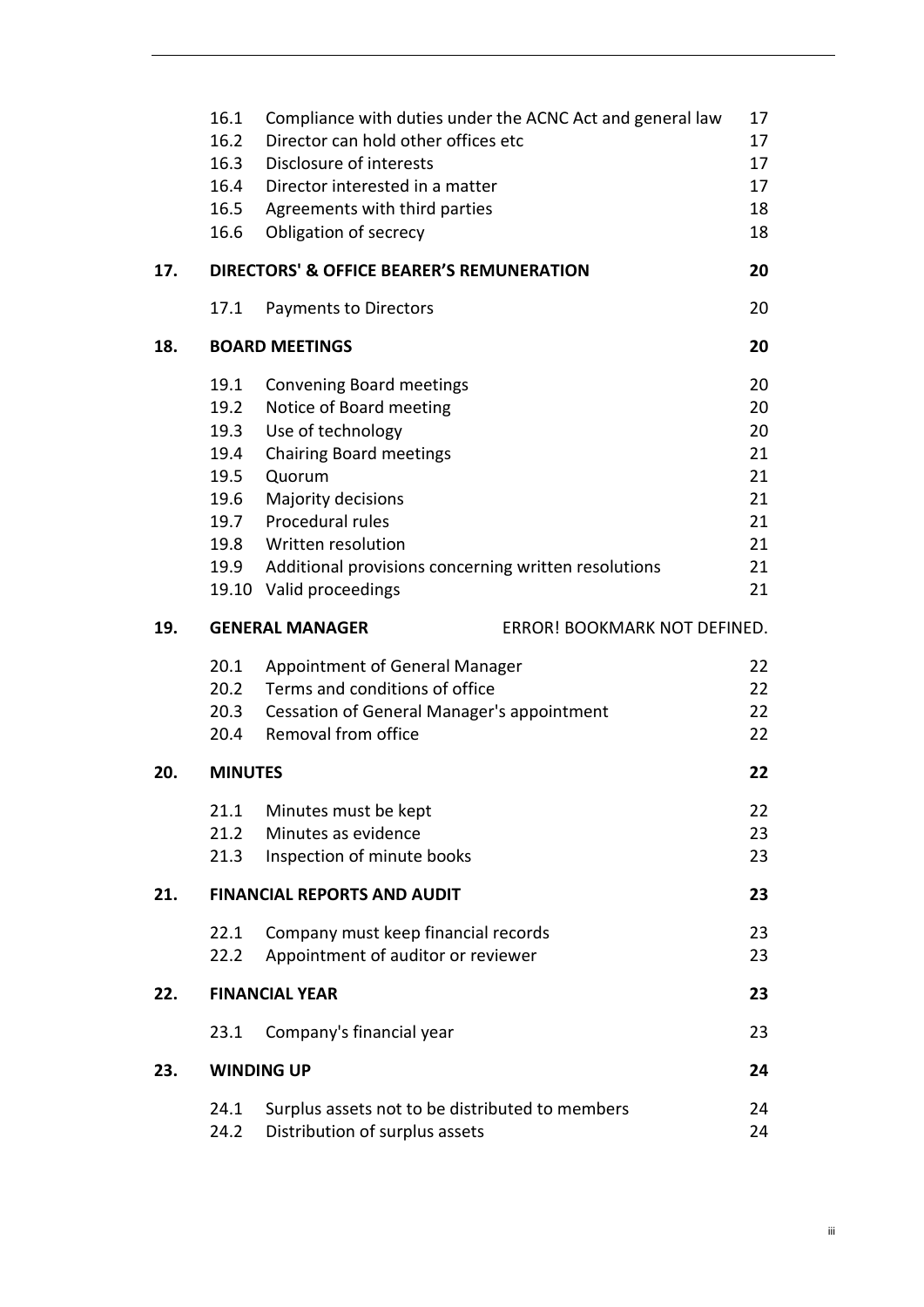# **24. NOTICES 25**

| 25. | <b>AMENDING THE DOCUMENT</b> |                                | 26 |
|-----|------------------------------|--------------------------------|----|
|     |                              | 25.6 Notices to "lost" members | 26 |
|     |                              | 25.5 Counting days             | 26 |
|     | 25.4                         | Business days                  | 26 |
|     | 25.3                         | When notice is given           | 25 |
|     | 25.2                         | Overseas members               | 25 |
|     | 25.1                         | Notices by Company             | 25 |
|     |                              |                                |    |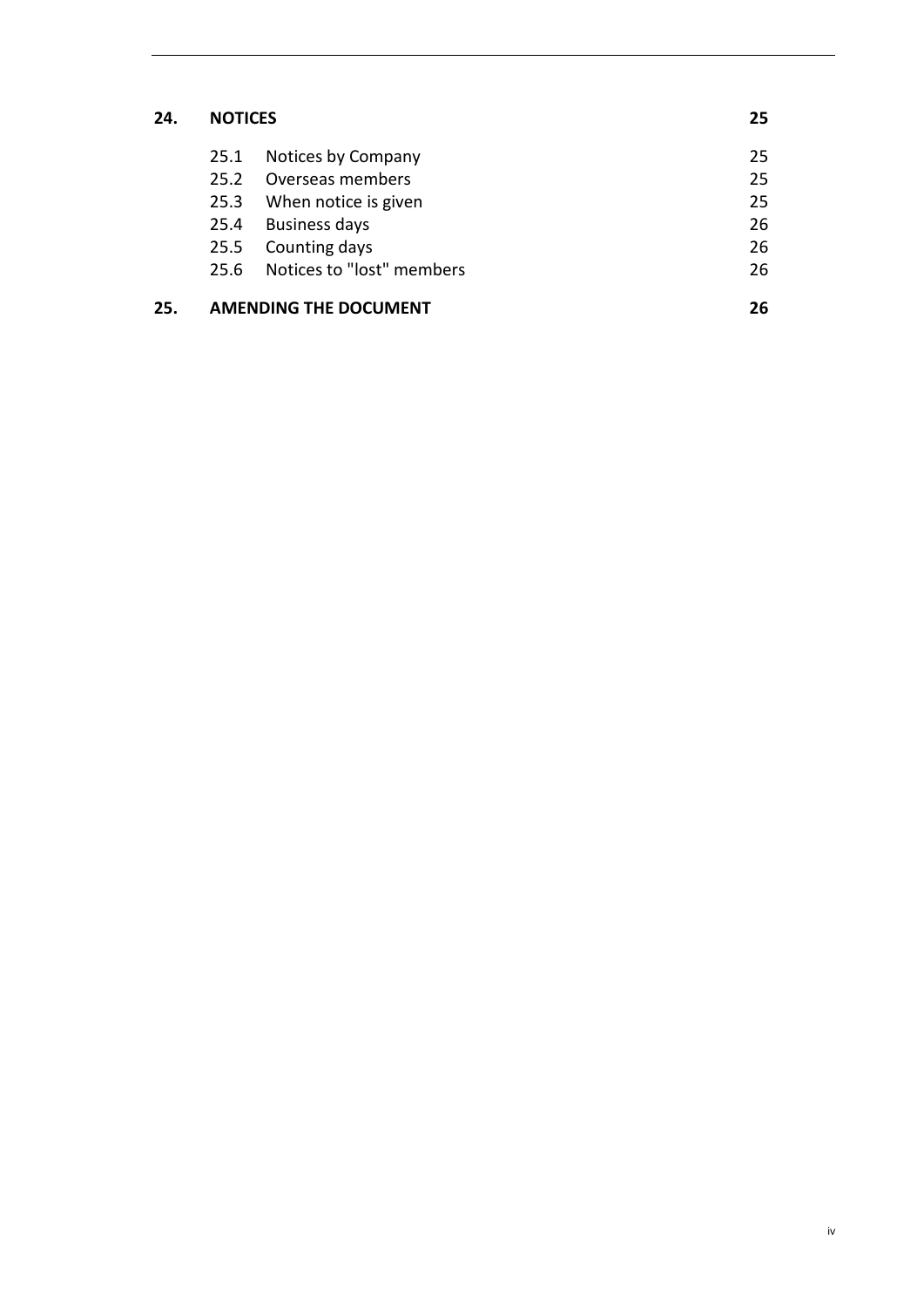# **Constitution of Doctors Assisting In South-Pacific Islands Ltd**

# <span id="page-5-0"></span>**1. PRELIMINARY**

# <span id="page-5-1"></span>1.1 **Type of Company**

The Company is a not-for-profit public company limited by guarantee.

# <span id="page-5-2"></span>1.2 **Mission and charitable purposes**

- (a) The aim of the Company is to empower the people of the South-Pacific Islands with an emphasis on education, collaboration and a collegiate interaction with existing doctors and infrastructure. Teaching is a fundamental quality emphasised by the Company, as the aim is to promote self-sufficiency amongst the South-Pacific Islands, rather than reliance on medical aid.
- (b) The Company is established is to provide medical and surgical assistance to people of the South-Pacific Islands.
- (c) The Company can only exercise the powers in section 124(1) of the Corporations Act to:
	- (i) carry out the charitable purposes of the Company set out in rule 1.2(b); and
	- (ii) do all things incidental or convenient in relation to the exercise of the power under rule 1.2(c)(i).

# <span id="page-5-3"></span>1.3 **Application of income and property**

- (a) Subject to rules [1.4](#page-5-4) and [17.1,](#page-24-1) the Company must apply its income and assets solely towards promoting the charitable purposes of the Company as stated in rule [1.2.](#page-5-2)
- (b) No part of the Company's income or assets may be paid or transferred directly or indirectly to any member of the Company except to the extent permitted by this document.

# <span id="page-5-4"></span>1.4 **Certain payments allowed**

Rule [1.3](#page-5-3) does not prevent the payment of reasonable remuneration to any employee of the Company or to any member of the Company or other person in return for services rendered to the Company. In addition, rule [1.3](#page-5-3) does not prevent the Company paying to a member:

- (a) interest on money lent by the member to the Company at a rate not exceeding the rate charged by Australian banks for overdrawn accounts;
- (b) reasonable remuneration for goods supplied by the member to the Company in the ordinary course of business; and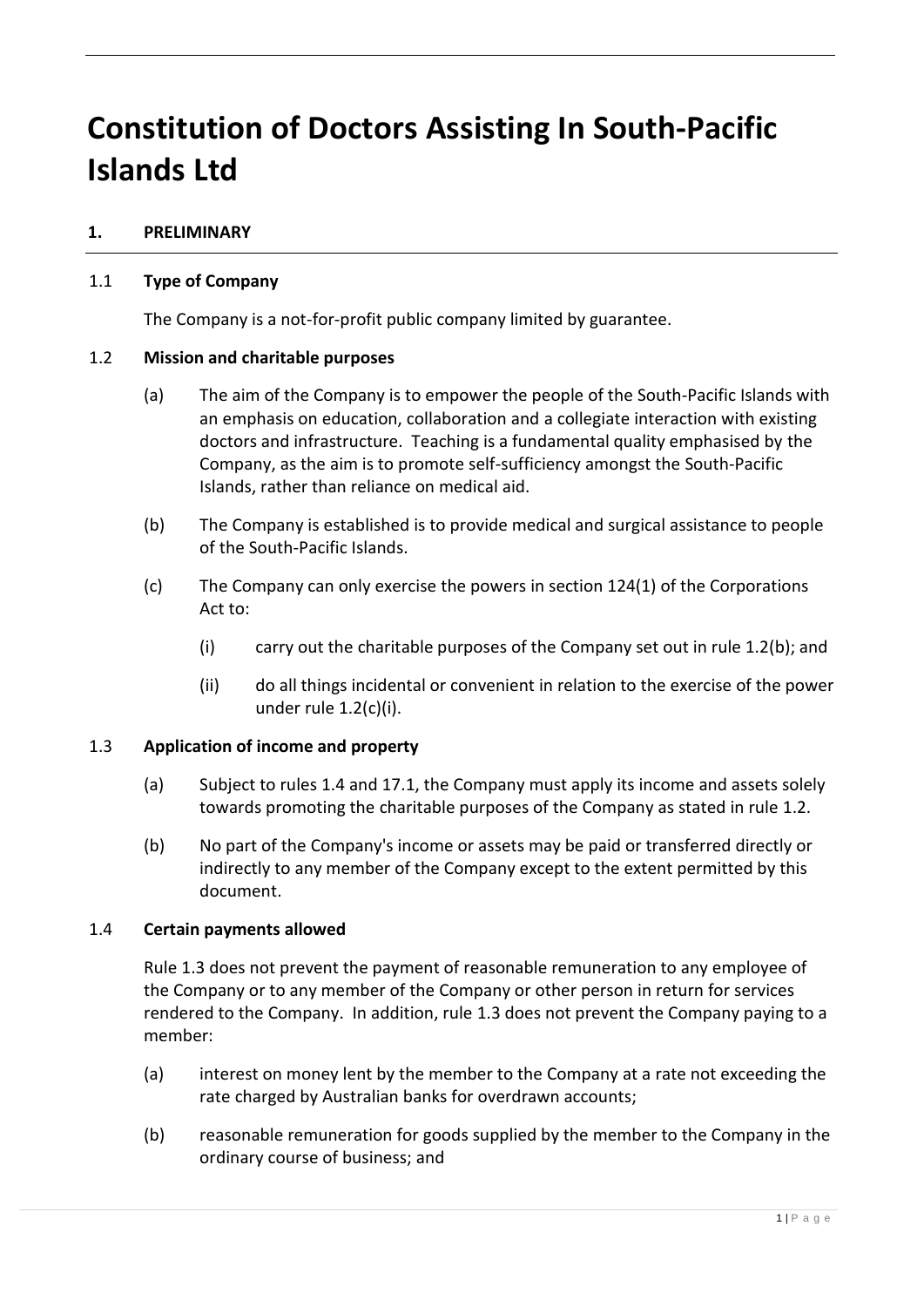(c) reasonable rent for premises lent by the member to the Company.

## <span id="page-6-0"></span>1.5 **Replaceable rules**

The replaceable rules referred to in section 141 of the Corporations Act do not apply to the Company and are replaced by the rules set out in this document.

# <span id="page-6-1"></span>1.6 **Definitions**

The following definitions apply in this document:

**ACNC Act** means the *Australian Charities and Not for profits Commission Act 2012* (Cth).

**Board** means the Directors acting collectively under this document.

**Company** means the company named at the beginning of this document or whatever its name is for the time being.

**Corporations Act** means the *Corporations Act 2001* (Cth).

**Director** means a person who is, for the time being, a director of the Company.

**Founding Member** means Dr Gary McKay.

**Medical Student** means a medical student that practices in the South Pacific Islands with the Company under the supervision of a qualified medical practitioner.

**member** means a person whose name is entered in the Register as a member of the Company.

**Qualified Doctor** means a doctor registered with the Medical Board in the South Pacific Islands they are volunteering for the period of time that they practice medicine in that country.

**Register** means the register of members kept as required by sections 168 and 169 of the Corporations Act.

**Secretary** means, during the term of that appointment, a person appointed as a secretary of the Company in accordance with this document.

**special resolution** means a resolution:

- (a) of which notice has been given under rule [5.4,](#page-11-1) and
- (b) that has been passed by at least 75% of the votes cast by members present and entitled to vote on the resolution.

# <span id="page-6-2"></span>1.7 **Interpretation of this document**

Headings and marginal notes are for convenience only, and do not affect interpretation. The following rules also apply in interpreting this document, except where the context makes it clear that a rule is not intended to apply.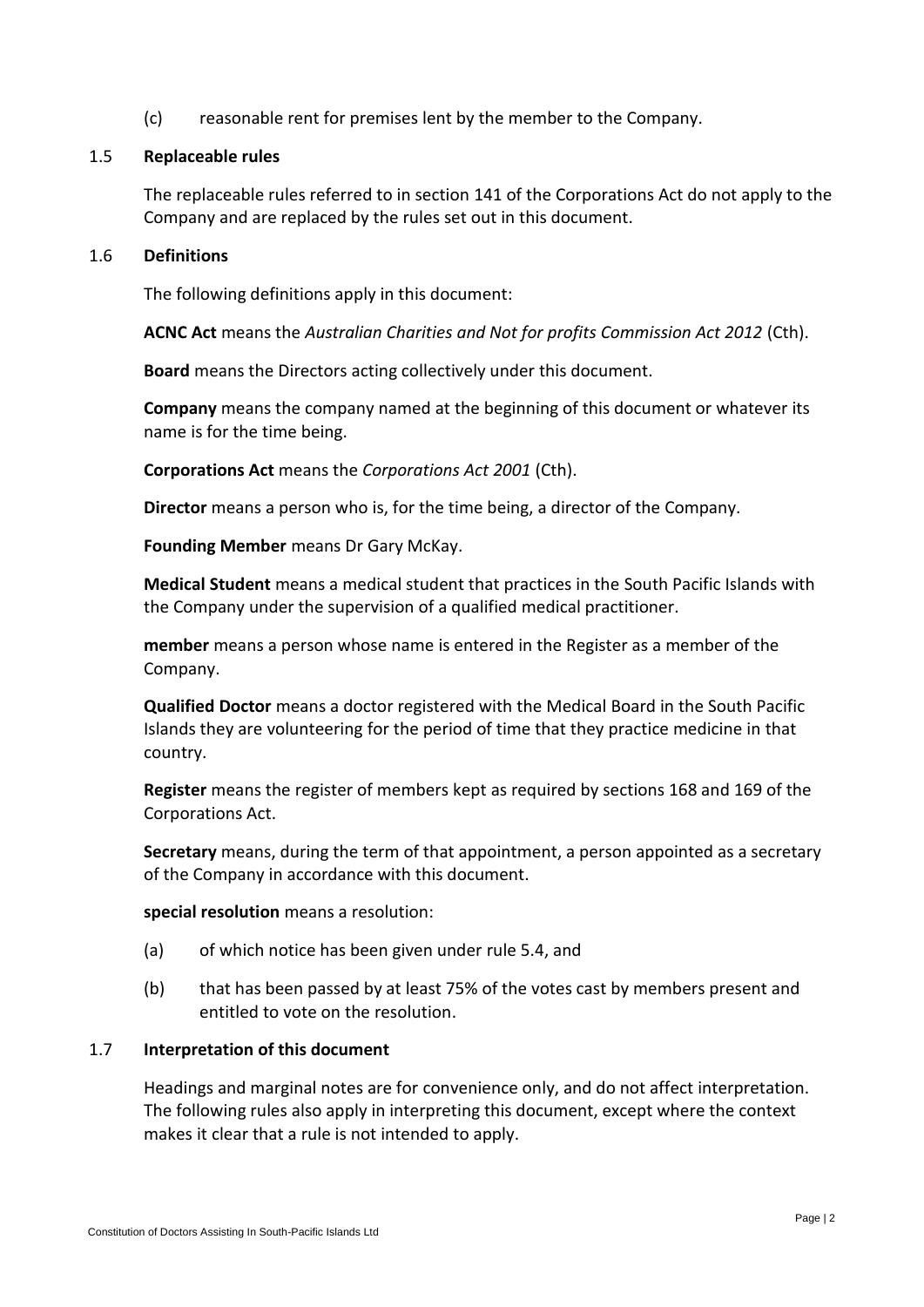- (a) A reference to:
	- (i) legislation (including subordinate legislation) is to that legislation as amended, modified in relation to the Company, re-enacted or replaced, and includes any subordinate legislation issued under it;
	- (ii) a document or agreement, or a provision of a document or agreement, is to that document, agreement or provision as amended, supplemented, replaced or novated;
	- (iii) a person includes any type of entity or body of persons, whether or not it is incorporated or has a separate legal identity, and any executor, administrator or successor in law of the person; and
	- (iv) anything (including a right, obligation or concept) includes each part of it.
- (b) A singular word includes the plural, and vice versa.
- (c) A word which suggests one gender includes the other genders.
- (d) If a word is defined, another part of speech has a corresponding meaning.
- (e) If an example is given of anything (including a right, obligation or concept), such as by saying it includes something else, the example does not limit the scope of that thing.
- (f) The word **agreement** includes an undertaking or other binding arrangement or understanding, whether or not in writing.
- (g) A power to do something includes a power, exercisable in the like circumstances, to revoke or undo it.
- (h) A reference to a power is also a reference to authority or discretion.
- (i) A reference to something being **written** or **in writing** includes that thing being represented or reproduced in any mode in a visible form.
- (j) A word (other than a word defined in rule [1.6\)](#page-6-1) which is defined by the Corporations Act or the ACNC Act has the same meaning in this document where it relates to the same matters as the matters for which it is defined in the Corporations Act or the ACNC Act.

# <span id="page-7-0"></span>**2. MEMBERSHIP**

# <span id="page-7-1"></span>2.1 **Membership**

Subject to rule [2.4](#page-8-2) and 2.5, the members are:

- (a) the Founding Member; and
- (b) any other person the Board admits to membership.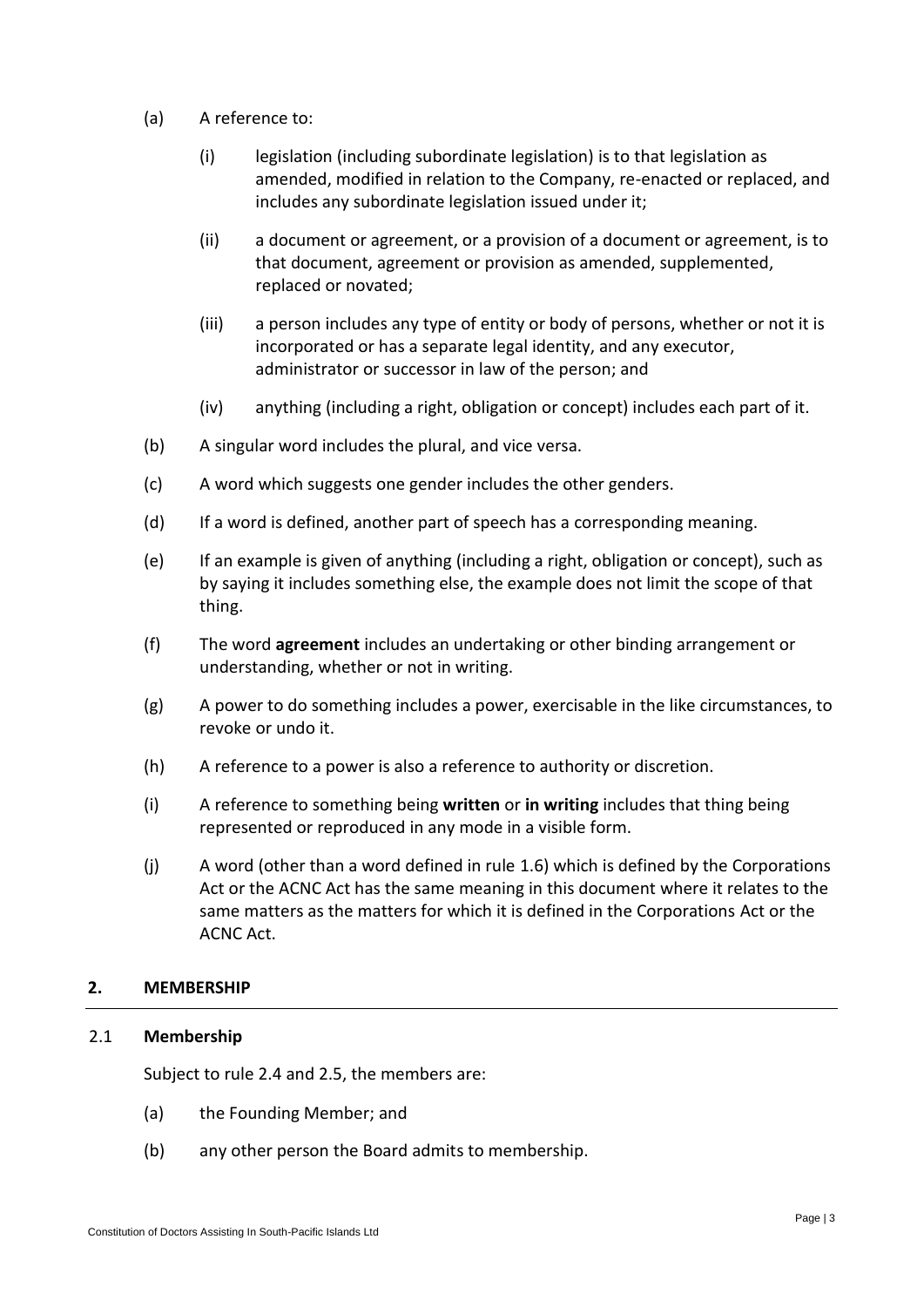# <span id="page-8-0"></span>2.2 **Eligibility**

A person is eligible to apply to become a member under rule [2](#page-7-0) if that person:

- (a) is a Qualified Doctor, Medical Student, nurse or other non-medical volunteer who has practiced volunteer medical work in the Pacific Islands with the Company;
- (b) agrees to abide by the constitution, principles and codes of conduct of the Company; and
- (c) and agrees to be compliant with the laws governing the Pacific Islands country volunteering in, and their country of abode or residency.

# <span id="page-8-1"></span>2.3 **Limited liability of members**

If the Company is wound up, each member must contribute to the assets of the Company up to an amount not exceeding \$10.00 for payment of the debts and liabilities of the Company including the costs of the winding up. This undertaking continues for one year after a person ceases to be a member.

# <span id="page-8-2"></span>2.4 **Renewal of membership**

Subject to rule 2.4, a member must renew his or her membership every 2 years. If the member renews membership within 2 months of notice of renewal by the Company the member is not required to reapply for membership and membership is taken to be continuous.

## 2.5 **Cessation of membership**

A member's membership will cease, on the date:

- (a) the Secretary receives written notice of resignation from that member;
- (b) the member:
	- (i) dies;
	- (ii) becomes mentally incapacitated or whose person or estate is liable to be deal with in any way under the laws relating to mental health; or
	- (iii) is convicted of an indictable offence, or
- (c) if a majority of three-quarters of the members present and voting at a general meeting by resolution terminate the membership of a member:
	- (i) whose conduct in their opinion renders it undesirable that that member continue to be a member of the Company;
	- (ii) only after the member has been given at least 21 days' notice of the resolution and has had the opportunity to be heard at the meeting at which the resolution is proposed.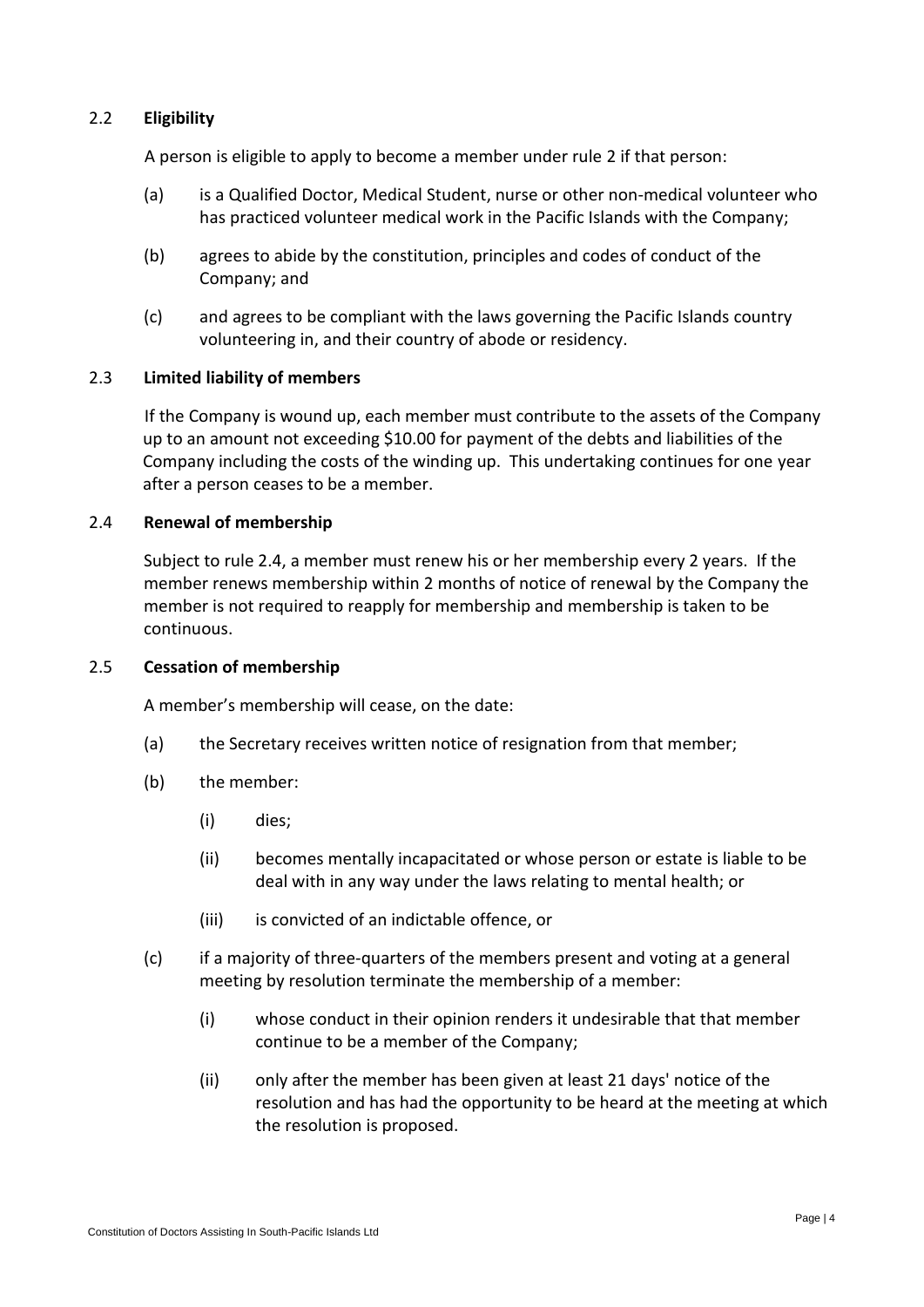# <span id="page-9-0"></span>**3. ADMISSION**

## <span id="page-9-1"></span>3.1 **Applications**

Formal applications for membership of the Company must be in via the membership portal on the company's website, with the applicant agreeing in their application to the terms and conditions of membership. The applicant will then be reference checked, and approved by the Directors in their absolute discretion.

# <span id="page-9-2"></span>3.2 **Consideration of applications**

- (a) The Directors will consider each application for membership at the next board meeting of Directors after the application is received. In considering an application for membership, the Directors may:
	- (i) accept or reject the application; or
	- (ii) ask the applicant to give more evidence of eligibility for membership.
- (b) If the Directors ask for more evidence under rule [3.2,](#page-9-2) their determination of the application for membership is deferred until the evidence is given.
- (c) The Directors do not have to give any reason for rejecting an application for membership.

#### <span id="page-9-3"></span>3.3 **Notice**

As soon as practicable following acceptance of an application for membership, the Secretary will send the applicant written notice of the acceptance.

## <span id="page-9-4"></span>3.4 **Time of membership**

An applicant for membership becomes a member when the applicant's name is entered onto the Register.

## <span id="page-9-5"></span>3.5 **Non transferable**

The rights and privileges of every member are personal to each member and are not transferable by the member's own act or by operation of law.

# <span id="page-9-6"></span>**4. REGISTER OF MEMBERS**

- (a) The Company must set up and maintain a register of members.
- (b) In accordance with section 169 of the Corporations Act, the Register must contain the following information:
	- (i) the name and address of each member;
	- (ii) the date on which the entry of the member's name in the Register is made;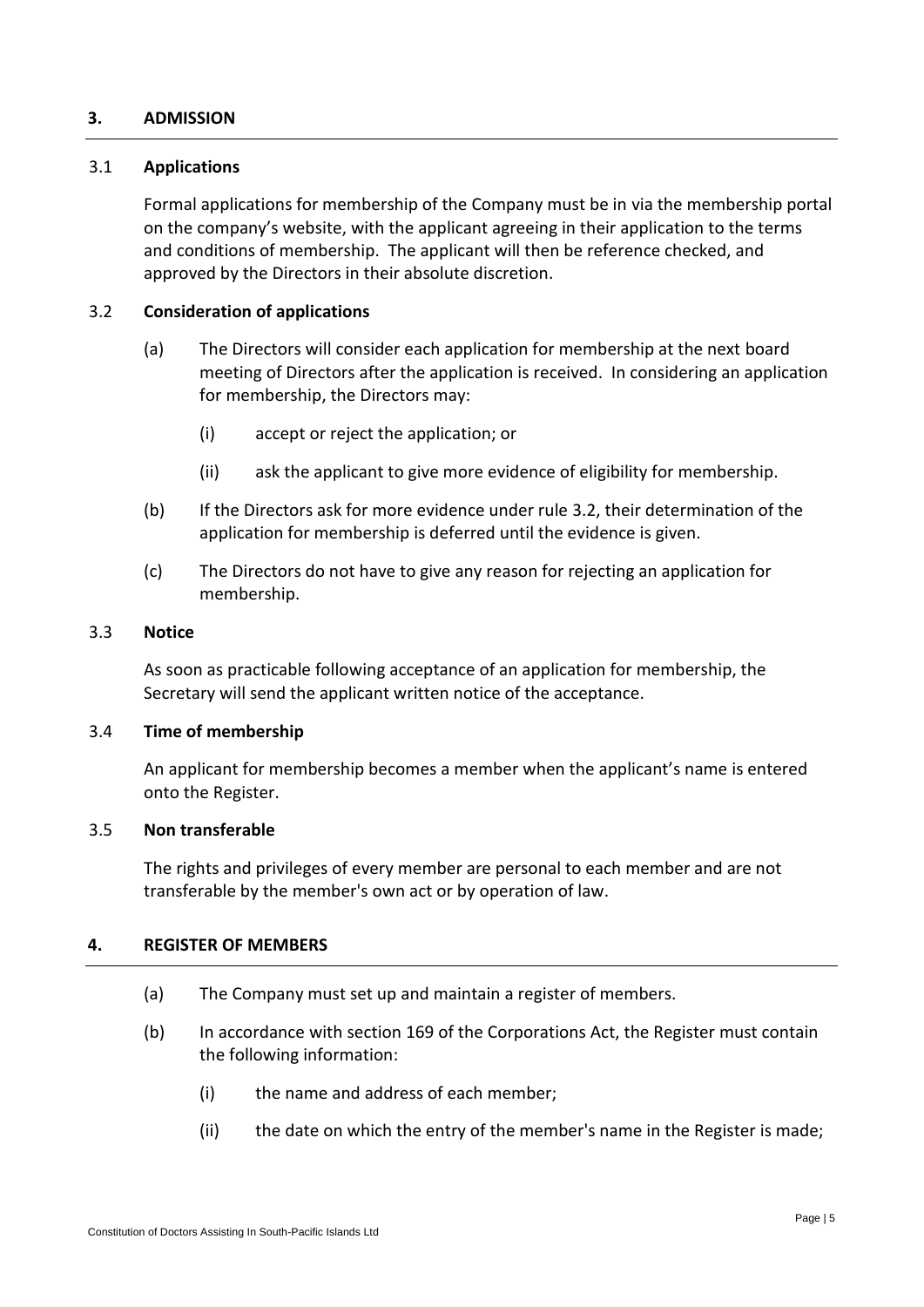- (iii) the name and details of each person who stopped being a member within the last seven years;
- (iv) the date on which the person stopped being a member; and
- (v) an index of members' names if the Company has more than 50 members and the Register itself is not kept in a form that operates effectively as an index.

# <span id="page-10-0"></span>**5. MEETINGS OF MEMBERS**

# <span id="page-10-1"></span>5.1 **Annual general meeting**

- (a) The Company must hold an annual general meeting at least once in every calendar year (after the end of the first financial year).
- (b) Even if these items are not set out in the notice of meeting, the business of an annual general meeting may include:
	- (i) a review of the Company's activities;
	- (ii) a review of the Company's finances;
	- (iii) any auditor's report; and
	- (iv) the appointment and payment of auditors, if any.
- (c) Before or at the annual general meeting, the Board must give information to the members, entitled to attend and vote at the meeting, on the Company's activities and finances during the period since the last annual general meeting.
- (d) The chairperson of the annual general meeting must give members as a whole a reasonable opportunity at the meeting to ask questions or make comments about the management of the Company.

## <span id="page-10-3"></span><span id="page-10-2"></span>5.2 **General meetings called by the Board**

- (a) A general meeting may be convened at any time by the Board.
- (b) If members with at least 5% of the votes that may be cast at a general meeting, make a written request to the Company for a general meeting to be held, the Board must:
	- (i) within 21 days of the members' request, give all members notice of a general meeting; and
	- (ii) hold the general meeting within 2 months of the members' request.
- (c) The percentage of votes that members have is to be worked out as at midnight before the members request the meeting.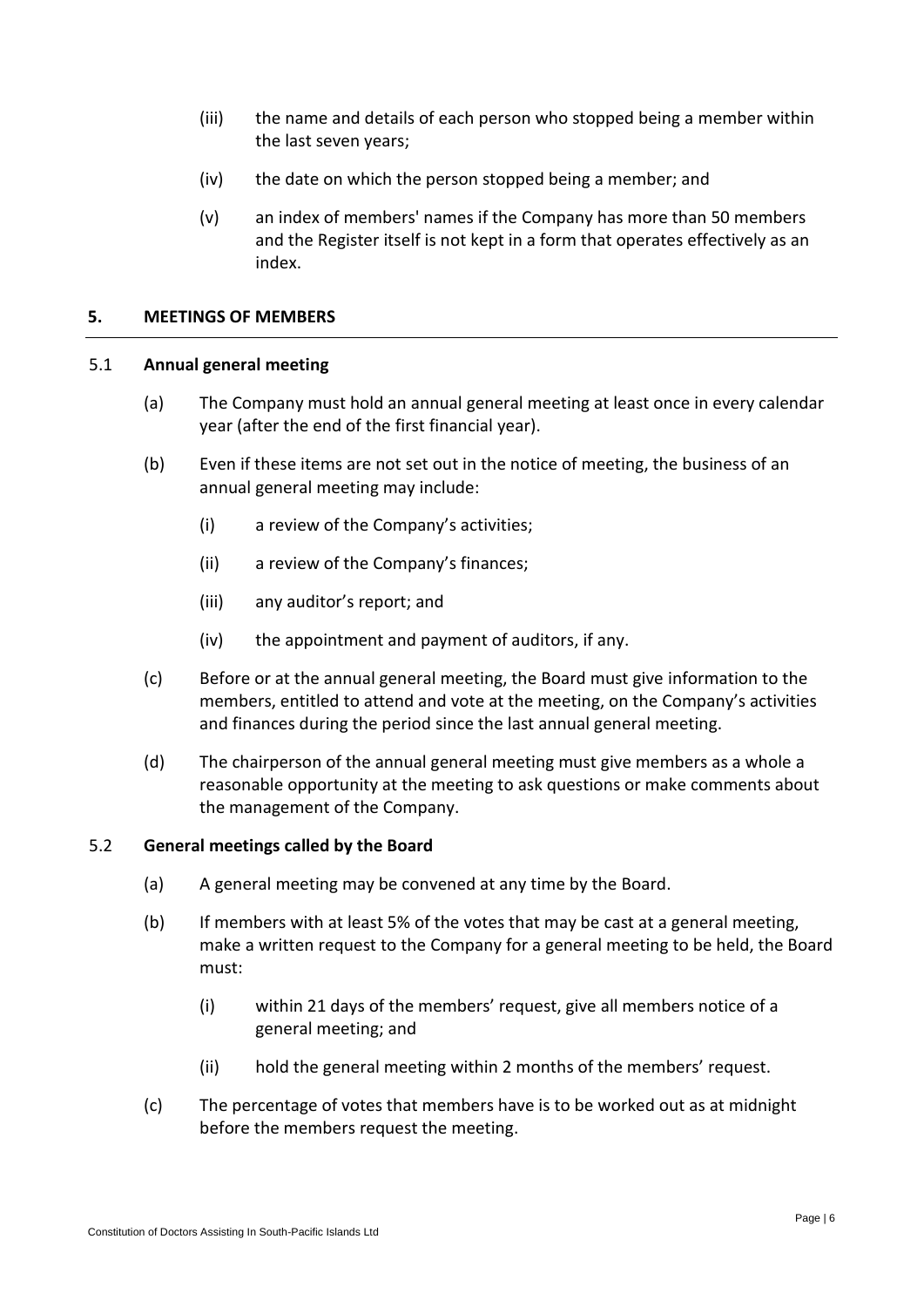- (d) The members who make the request for a general meeting must:
	- (i) state in the request any resolution to be proposed at the meeting;
	- (ii) sign the request; and
	- (iii) give the request to the Company.
- (e) Separate copies of a document setting out the request may be signed by members if the wording of the request is the same in each copy.

# <span id="page-11-3"></span><span id="page-11-0"></span>5.3 **General meetings called by members**

- (a) If the Board do not call the meeting within 21 days of being requested under rule [5.2\(b\),](#page-10-3) 5% or more of the members who made the request may call and arrange to hold a general meeting.
- (b) To call and hold a meeting under rule [5.3\(a\)](#page-11-3) the members must:
	- (i) as far as possible, follow the procedures for general meetings set out in this document;
	- (ii) call the meeting using the list of members on the Company's member register, which the Company must provide to the members making the request at no cost; and
	- (iii) hold the general meeting within 3 months after the request was given to the Company.
- (c) The Company must pay the members who request the general meeting any reasonable expenses they incur because the Directors did not call and hold the meeting.

## <span id="page-11-1"></span>5.4 **Notice of meeting**

Subject to rule [5.5,](#page-11-2) at least 21 days' written notice of a general meeting must be given individually to:

- (a) each member (whether or not the member is entitled to vote at the meeting);
- (b) each Director; and
- (c) the auditor (if the Company is required to appoint an auditor).

# <span id="page-11-2"></span>5.5 **Short notice**

- (a) Subject to rule [5.5\(b\),](#page-12-4) notice of a meeting may be provided less than 21 days before the meeting if:
	- (i) for an annual general meeting, all the members entitled to attend and vote at the annual general meeting agree beforehand; or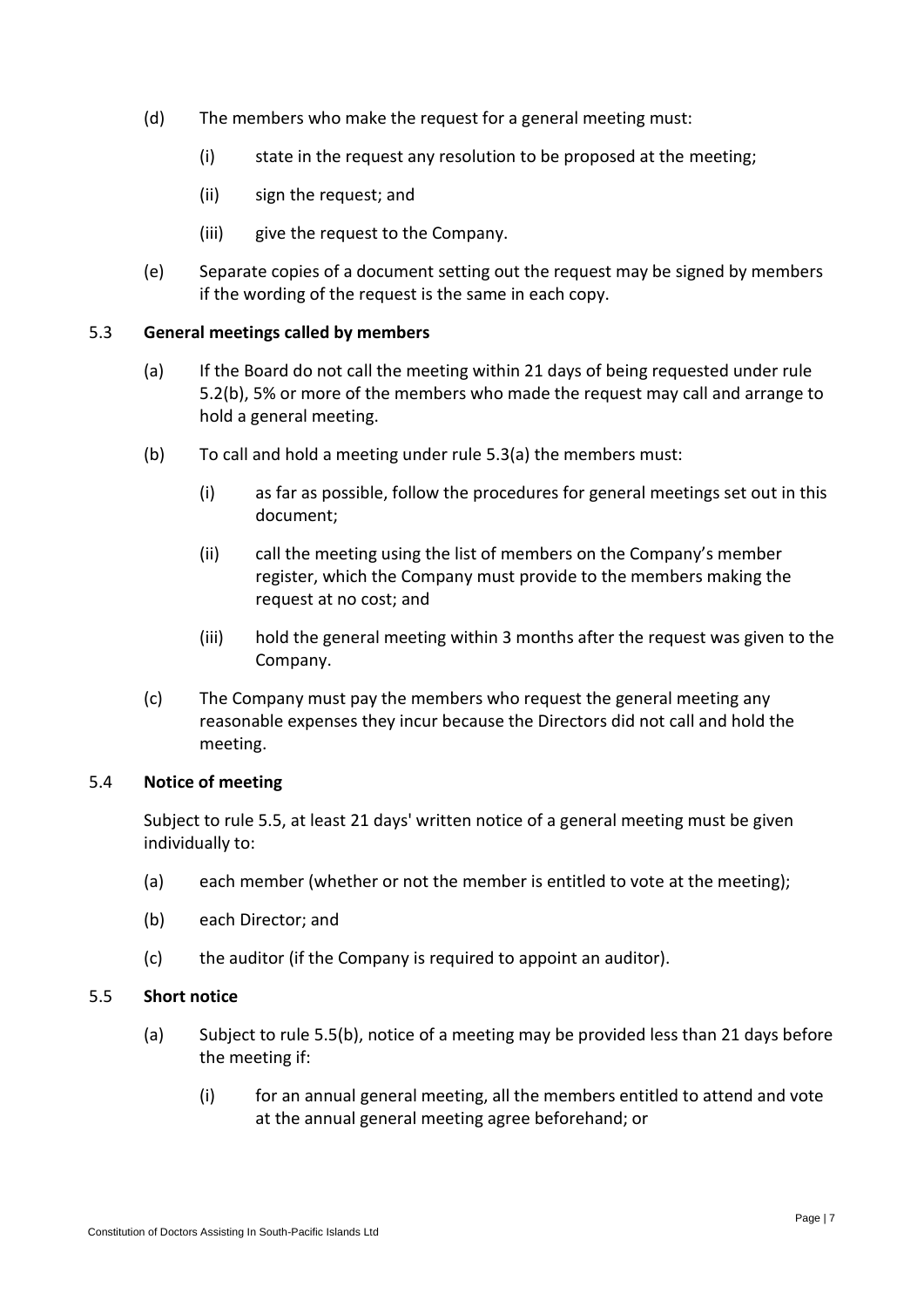- (ii) for any other general meeting, members with at least 5% of the votes that may be cast at the meeting agree beforehand.
- <span id="page-12-4"></span>(b) Notice of a meeting cannot be provided less than 21 days before the meeting if a resolution will be moved to:
	- (i) remove a director;
	- (ii) appoint a director in order to replace a director who was removed; or
	- (iii) remove an auditor (if the Company has appointed an auditor).
- (c) Notice of a general meeting must include:
	- (i) the place, date and time for the meeting (and if the meeting is to be held in two or more places, the technology that will be used to facilitate this);
	- (ii) the general nature of the meeting's business; and
	- (iii) if applicable, that a special resolution is to be proposed and the words of the proposed resolution.

# <span id="page-12-0"></span>5.6 **Postponement or cancellation**

The Board may:

- (a) postpone a meeting of members;
- (b) cancel a meeting of members; or
- (c) change the place for a general meeting,

by written notice given individually to each person entitled to be given notice of the meeting.

## <span id="page-12-1"></span>5.7 **Fresh notice**

If a general meeting is postponed or adjourned for one month or more, the Company must give new notice of the resumed meeting.

## <span id="page-12-2"></span>5.8 **Technology**

- (a) The Company may hold a general meeting at two or more venues using any technology that gives the members as a whole a reasonable opportunity to participate.
- (b) Anyone using this technology is taken to be present in person at the meeting.

# <span id="page-12-3"></span>5.9 **Accidental omission**

The accidental omission to give notice to, or the non-receipt of notice by, any of those entitled to it does not invalidate any resolution passed at a meeting of members.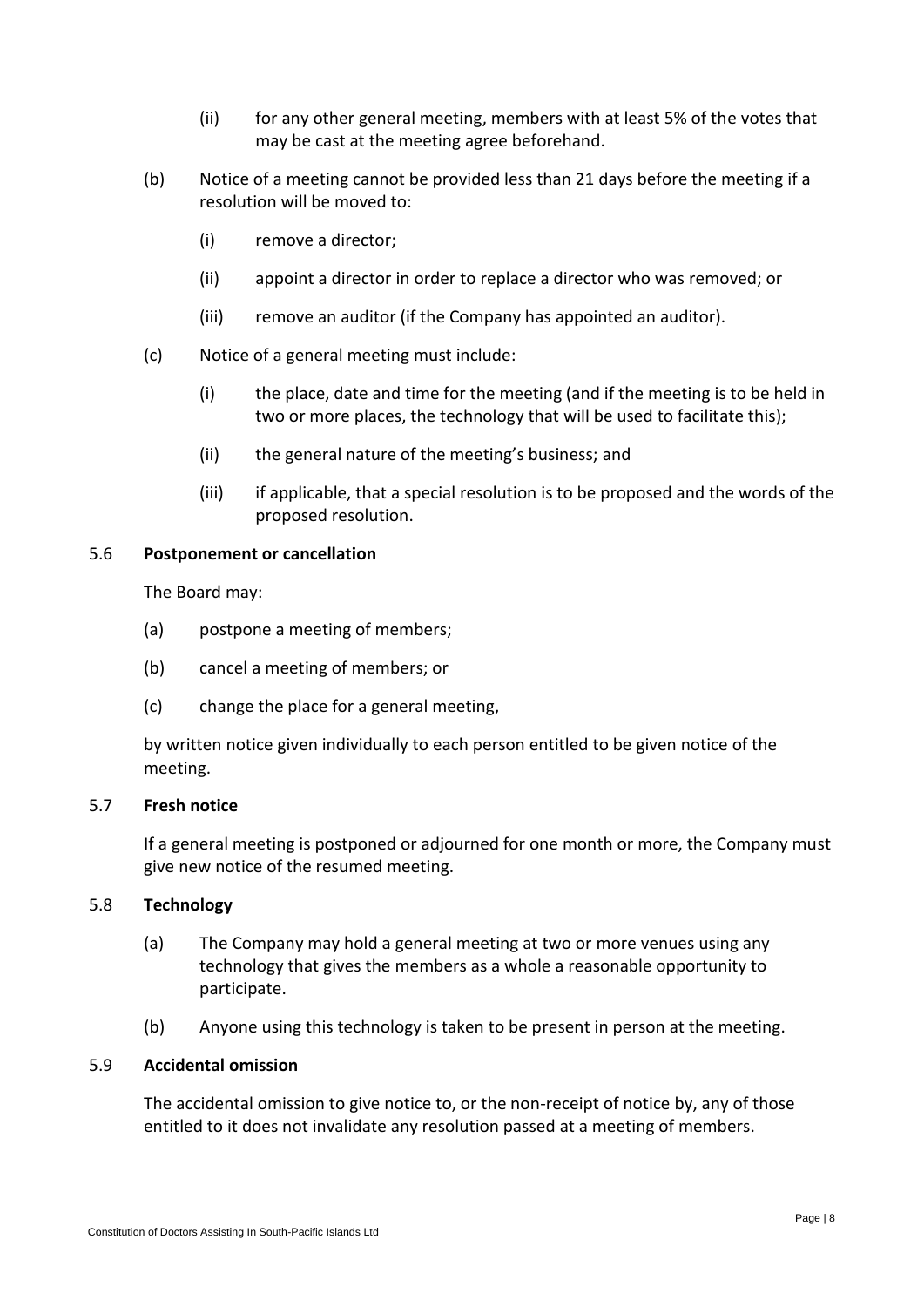# <span id="page-13-0"></span>**6. PROCEEDINGS AT MEETINGS OF MEMBERS**

## <span id="page-13-1"></span>6.1 **Quorum**

The quorum for a general meeting is of the number of members equal to the number of directors elected at the last general meeting plus one, of which must include the Founding Member. Each individual member present may only be counted once toward a quorum.

# <span id="page-13-2"></span>6.2 **Quorum not present**

If a quorum is not present within 15 minutes after the time for which a general meeting is called:

- (a) the meeting is adjourned to the day, time and place that the Board decides and notifies to members, or if no decision is notified before then, to the same time on the same day in the next week at the same place; and
- (b) if a quorum is not present at the adjourned meeting, the meeting is dissolved.

# <span id="page-13-3"></span>6.3 **Chairing meetings of members**

The chairperson of the Board is entitled to chair meetings of members. If the chairperson is not present within 15 minutes after the time for which a meeting is called or is unwilling to act, the deputy chairperson will chair the meeting. If the deputy chairperson is not present within 15 minutes after the time for which a meeting is called or is unwilling to act, the members present must elect a member or Director present to chair the meeting.

## <span id="page-13-4"></span>6.4 **Attendance at general meetings**

- (a) Every member has the right to attend all annual general meetings.
- (b) Every Director has the right to attend and speak at all annual general meetings.
- (c) The auditor has the right to attend any annual general meeting and to speak on any part of the business of the meeting which concerns the auditor in the capacity of auditor.

## <span id="page-13-5"></span>6.5 **Adjournment**

Subject to rule [5.7,](#page-12-1) the chairperson of a general meeting at which a quorum is present:

- (a) may; and
- (b) must, if directed by ordinary resolution of the meeting,

adiourn it to another time and place.

## <span id="page-13-6"></span>6.6 **Business at adjourned meetings**

The only business that may be transacted at a meeting resumed after an adjournment is the business left unfinished immediately before the adjournment.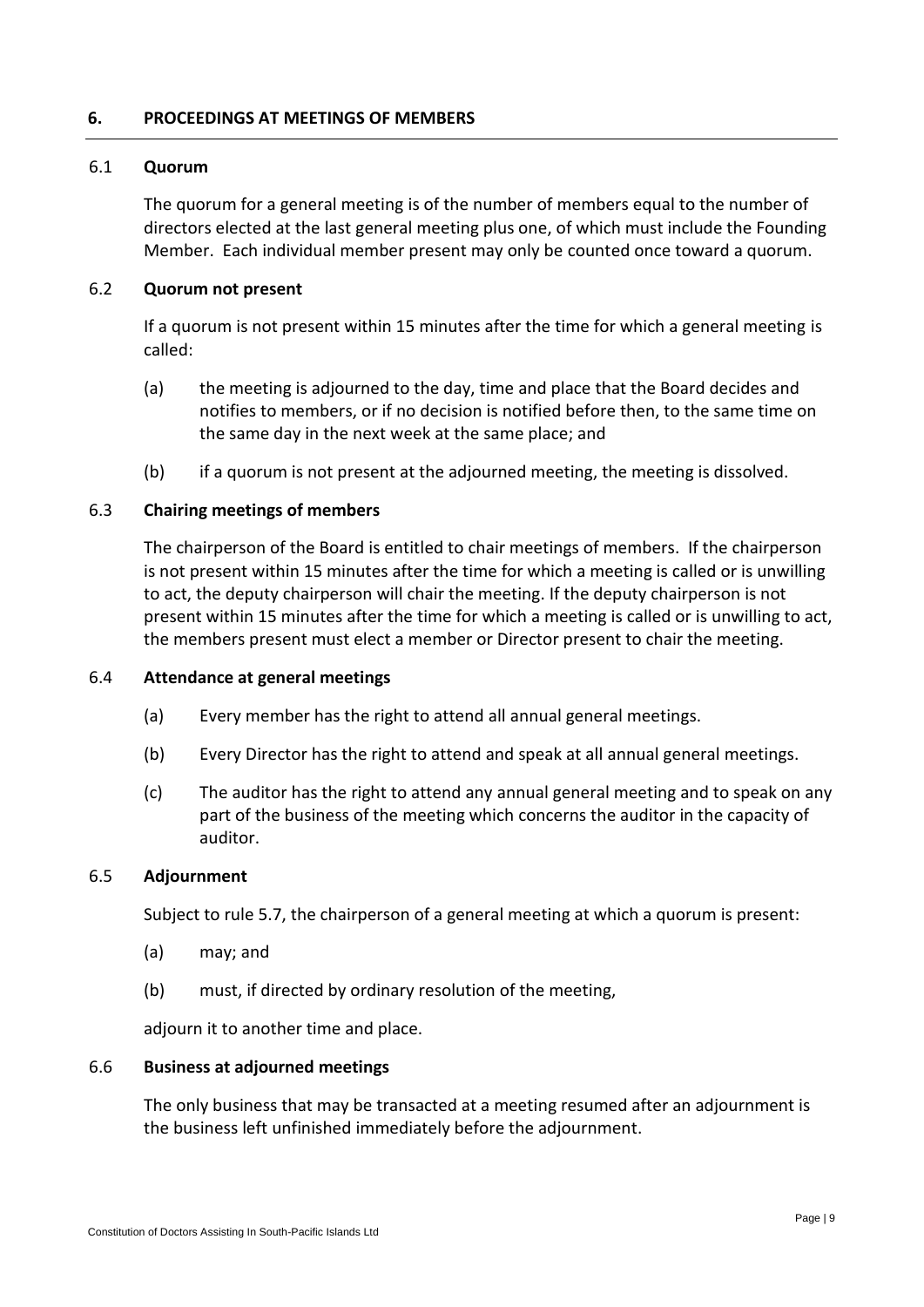# <span id="page-14-0"></span>**7. MEMBERS' RESOLUTIONS**

### <span id="page-14-1"></span>7.1 **Members resolutions**

- (a) Members with at least 5% of the votes that may be cast on a resolution may give written notice to the Company of a resolution they propose to move at a general meeting (**members' resolution**).
- (b) A notice of a members' resolution must set out the wording of the proposed resolution and be signed by the members proposing the resolution.
- (c) Separate copies of a document setting out the notice may be signed by members if the wording is the same in each copy.
- (d) The percentage of votes that members have is to be worked out as at midnight before the request or notice is given to the company.
- (e) If the Company has been given notice of a members' resolution, the resolution must be considered at the next general meeting held more than 2 months after the notice is given.
- (f) This rule does not limit any other right that a member has to propose a resolution at a general meeting.

# <span id="page-14-2"></span>7.2 **Company must give notice of proposed resolution**

- (a) If the Company has been given a notice under rule [7.1:](#page-14-1)
	- (i) in time to send the notice of proposed members' resolution to members with a notice of meeting, it must do so at the Company's cost; or
	- (ii) too late to send the notice of proposed members' resolution to members with a notice of meeting, then the members who proposed the resolution must pay the expenses reasonably incurred by the company in giving members notice of the proposed members' resolution. However, at a general meeting, the members may pass a resolution that the company will pay these expenses.
- (b) The Company does not need to send the notice of proposed members' resolution to members if:
	- $(i)$  it is more than 1,000 words long;
	- (ii) the directors consider it may be defamatory;
	- (iii) rule 7.2(a)(ii) applies, and the members who proposed the resolution have not paid the Company enough money to cover the cost of sending the notice of the proposed members' resolution to members; or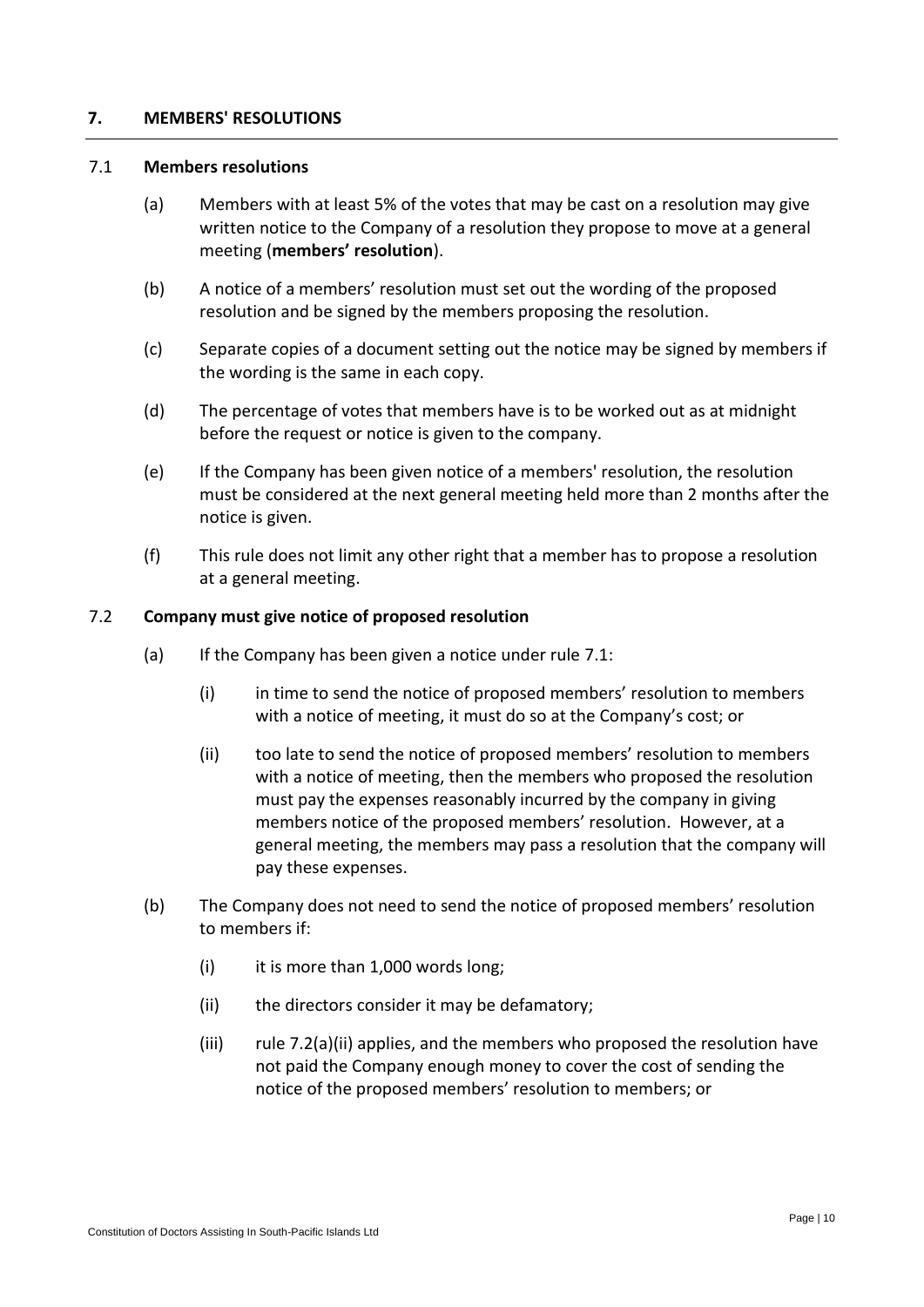(iv) the resolution does not relate to a matter that may be properly considered at a general meeting or is otherwise not a valid resolution able to be put to the members.

# <span id="page-15-0"></span>7.3 **Circular resolutions of members**

- (a) Subject to rule [7.3\(b\),](#page-15-4) the Directors may put a resolution to the members, entitled to vote, to pass a resolution without a general meeting being held (**a circular resolution**).
- <span id="page-15-4"></span>(b) Circular resolutions cannot be used:
	- (i) for a resolution to remove an auditor, appoint a Director or remove a Director;
	- (ii) for passing a special resolution; or
	- (iii) where the Corporations Act or this document requires a meeting to be held.
- (c) A circular resolution is passed if all the members entitled to vote on the resolution sign or agree to the circular resolution, in the manner set out in rule [7.3\(d\)](#page-15-5) or rule [7.3\(e\).](#page-15-6)
- <span id="page-15-5"></span>(d) Members may sign:
	- (i) a single document setting out the circular resolution and containing a statement that they agree to the resolution, or
	- (ii) separate copies of that document, as long as the wording is the same in each copy.
- <span id="page-15-6"></span>(e) The Company may send a circular resolution by email to members and members may agree by sending a reply email to that effect, including the text of the resolution in their reply.

# <span id="page-15-1"></span>**8. ENTITLEMENT TO VOTE**

# <span id="page-15-2"></span>8.1 **Number of votes**

- (a) Each member entitled to vote has one vote.
- (b) Except where a special resolution is required, questions arising at a general meeting must be decided by a majority of votes cast by the members.

# <span id="page-15-3"></span>8.2 **Casting vote of chairperson**

If an equal number of votes is cast for and against a resolution at a meeting of members, the chairperson has a casting vote.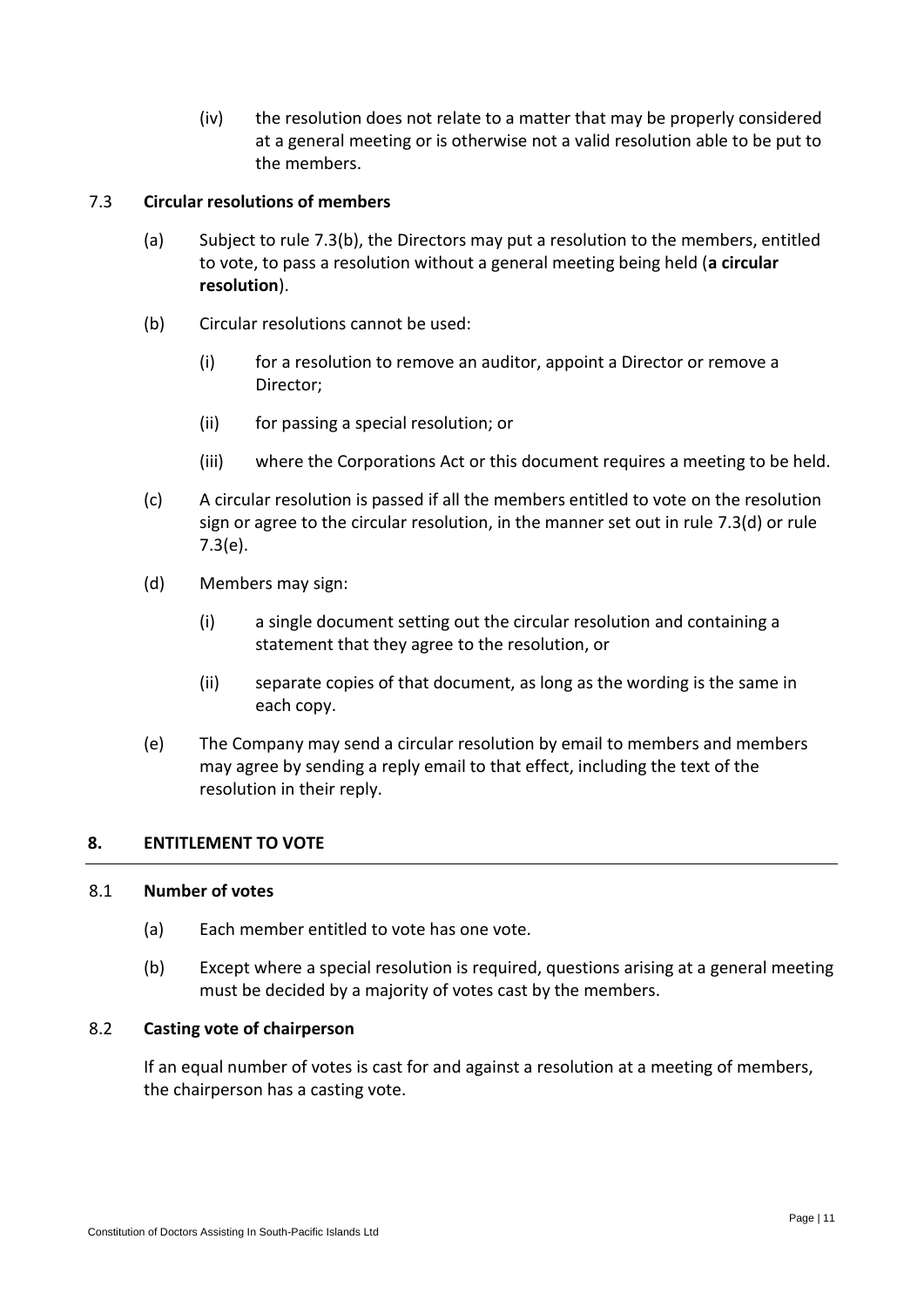# <span id="page-16-0"></span>8.3 **Decision on right to vote**

A member or Director may challenge a person's right to vote at a meeting of members. A challenge may only be made at the meeting. A challenge, or any other doubt as to the validity of a vote, must be decided by the chairperson, whose decision is final.

# <span id="page-16-1"></span>**9. HOW VOTING IS CARRIED OUT**

## <span id="page-16-2"></span>9.1 **Method of voting**

- (a) A resolution put to the vote at a general meeting must be decided on a show of hands unless a poll is demanded under rule [9.2:](#page-16-3)
	- (i) before the show of hands is taken;
	- (ii) before the result of the show of hands is declared.
- (b) Unless a poll is demanded, the chairperson's declaration of a decision on a show of hands is final.

## <span id="page-16-3"></span>9.2 **Demand for a poll**

- (a) A poll may be demanded on any resolution (except a resolution concerning the election of the chairperson of a meeting) by:
	- (i) at least a simple majority of the members entitled to vote on the resolution; or
	- (ii) the chairperson.
- (b) The demand for a poll does not affect the continuation of the meeting for the transaction of other business and may be withdrawn.

## <span id="page-16-4"></span>9.3 **When and how polls must be taken**

If a poll is demanded:

- (a) if the resolution is for the adjournment of the meeting, the poll must be taken immediately and in the manner that the chairperson of the meeting directs;
- (b) in all other cases, the poll must be taken at the time and place in the manner that the chairperson of the meeting directs;
- (c) a person voting who has the right to cast two or more votes need not cast all those votes and may cast those votes in different ways; and
- (d) the result of the poll is the resolution of the meeting at which the poll was demanded.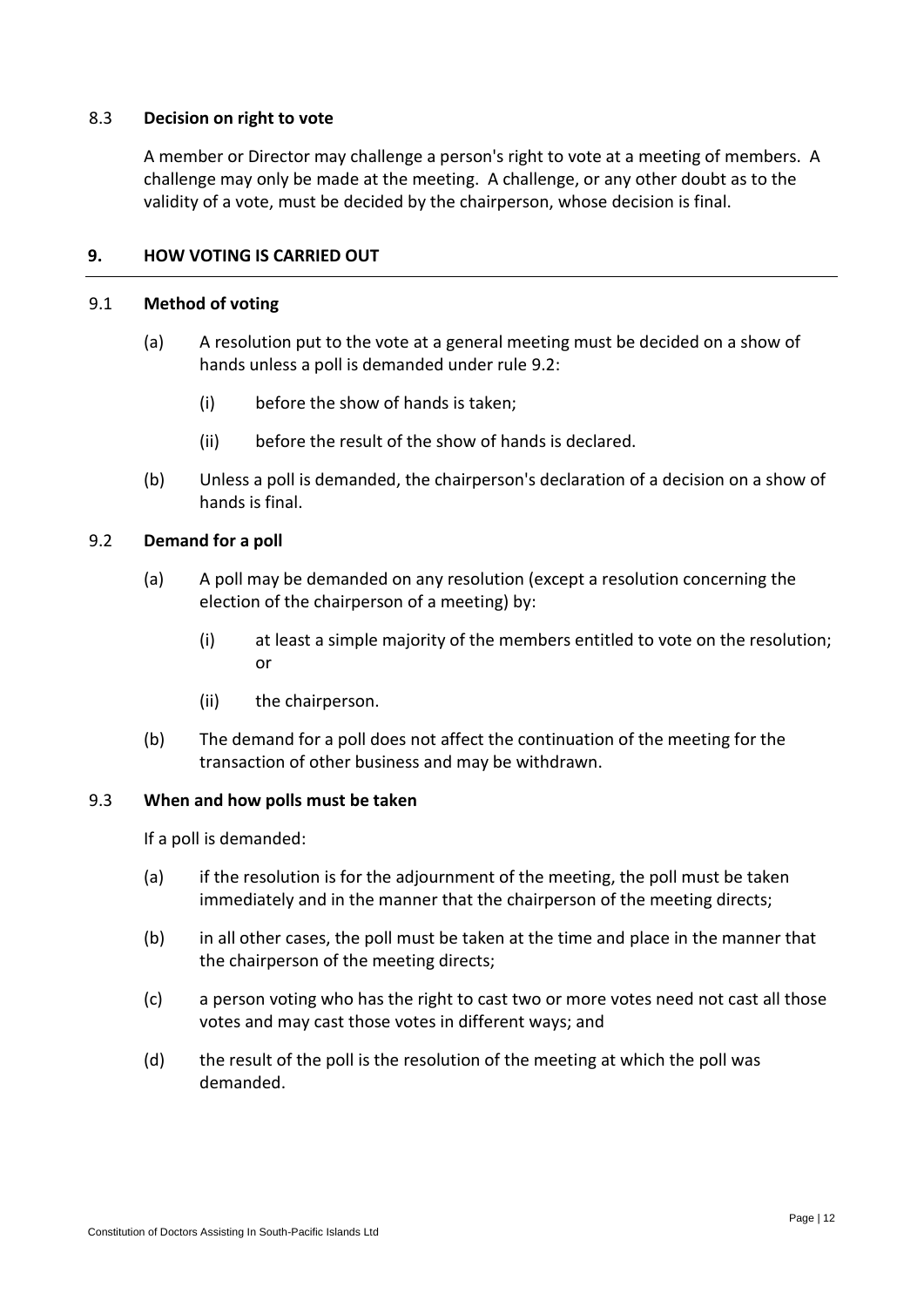# <span id="page-17-0"></span>**10. DIRECTORS**

### <span id="page-17-1"></span>10.1 **Number of Directors**

- (a) The number of Directors will not be less than 3 consisting of Chair, Deputy Chair & Secretary (the minimum specified by the Corporations Act), but may also include Treasurer. The maximum number of directors allowed is 7 unless the Company in general meeting by resolution changes the maximum number.
- (b) The initial Directors of the Company are the persons who have consented to act as directors and are set out in the Company's application for registration as a Company. Those persons hold office subject to this Constitution.

#### <span id="page-17-2"></span>10.2 **Chairperson and deputy chairperson**

Immediately following the annual general meeting in each year, the Board:

- (a) must appoint a Director to the office of Chairperson of Directors; and
- (b) may elect one or more Directors to the office of Deputy Chairperson of Directors.

The office of Deputy Chairperson can be one individual or shared by two individuals, in which case the title is of Co-Deputy Chairperson.

## <span id="page-17-3"></span>**11. ELECTION AND APPOINTMENT OF DIRECTORS**

#### <span id="page-17-4"></span>11.1 **Election**

- (a) Apart from the Directors appointed under rule [12,](#page-18-0) the members may elect a Director by a resolution passed in a general meeting.
- (b) Each of the Directors must be appointed by a separate resolution, unless:
	- (i) the members present have first passed a resolution that the appointments may be voted on together, and
	- (ii) no votes were cast against that resolution.

## <span id="page-17-5"></span>11.2 **Eligibility**

A person is eligible for election as a Director of the Company if they:

- (a) give the Company their signed consent to act as a Director of the Company; and
- (b) are not ineligible to be a Director under the Corporations Act or the ACNC Act.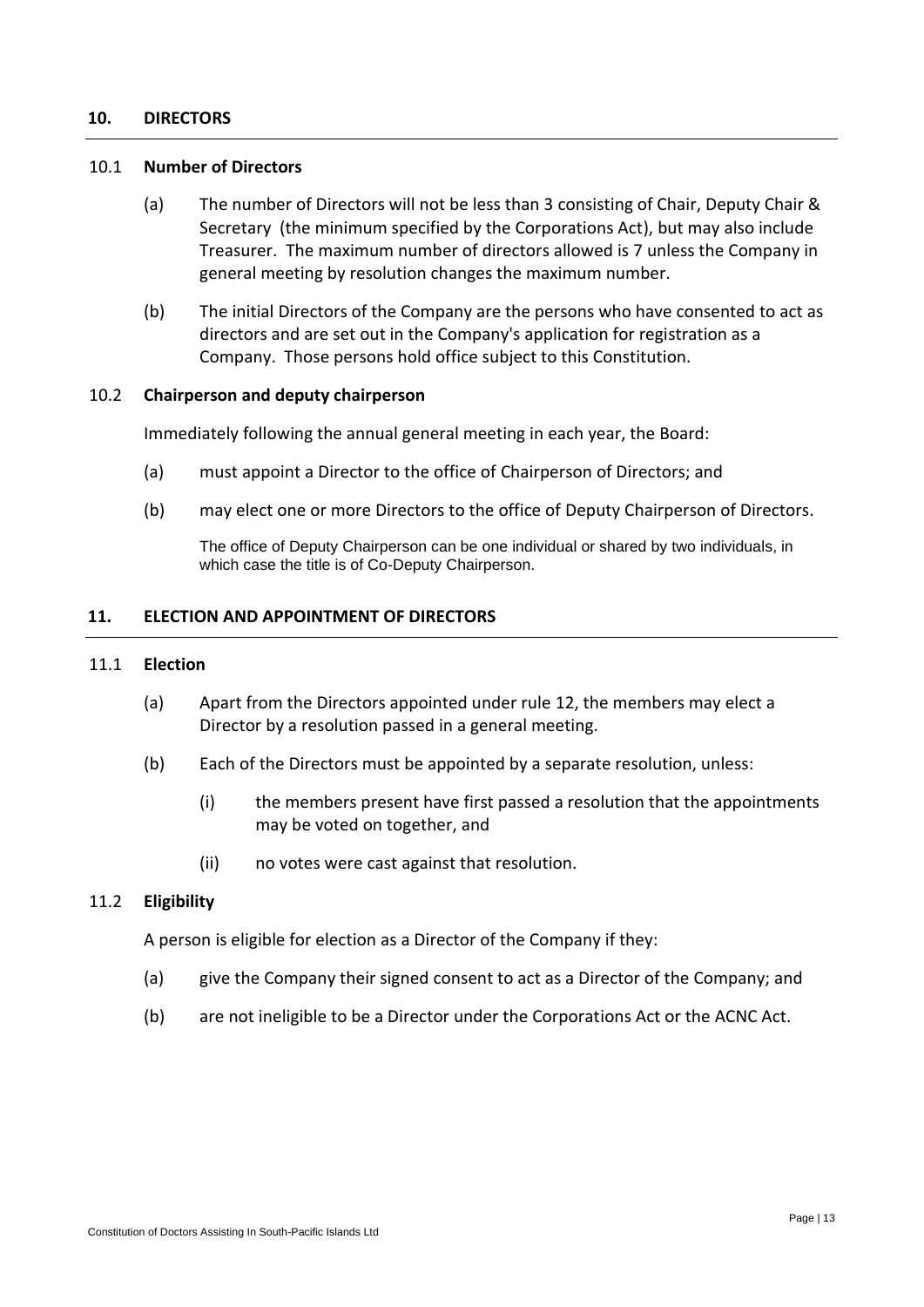# <span id="page-18-0"></span>**12. CASUAL DIRECTORS**

- (a) The Directors may appoint a person as a Director to fill a casual vacancy or as an additional director if that person meets the eligibility criteria set out in rule [11.2.](#page-17-5) in which case the title will be prefixed by the title "Acting".
- (b) Any person appointed under this rule holds office until the next general meeting.

# <span id="page-18-1"></span>**13. TERM OF OFFICE**

## <span id="page-18-2"></span>13.1 **Retirement**

- (a) At the annual general meeting held in the odd year:
	- (i) any Director appointed by the Directors to fill a casual vacancy or as an additional Director must retire;
	- (ii) all Directors must retire, but are eligible to run for re-election for the same or another director position
	- (iii) In the event that all directors retire and with none re-elected, to preserve corporate memory and ensure adequate hand over of expertise, one existing director with the highest votes must remain in a director position (except the Chair) a further two years.
- (b) Other than a Director appoint under rule [12](#page-18-0), a Director's term of office starts at the end of the annual general meeting held in the odd year at which they are elected and ends at the end of the annual general meeting held at the following odd year, unless they are re-elected.
- (c) A Director who retires under rule [13.1](#page-18-2) may nominate for election or re-election, subject to rule [13.1\(d\).](#page-18-4)
- <span id="page-18-4"></span>(d) A Director who has held office for a continuous period of ten years or more may only be re-appointed or re-elected by a special resolution of the members.

## <span id="page-18-3"></span>13.2 **Cessation of Director's appointment**

A person automatically ceases to be a Director if the person:

- (a) is not permitted by the ACNC Act to be a director;
- (b) becomes disqualified from managing corporations under Part 2D.6 of the Corporations Act and is not given permission or leave to manage the Company under section 206F or 206G of the Corporations Act;
- (c) becomes of unsound mind or physically or mentally incapable of performing the functions of that office;
- (d) fails to attend three (3) consecutive Board meetings (not including meetings of a committee of the Board) without leave of absence from the Board;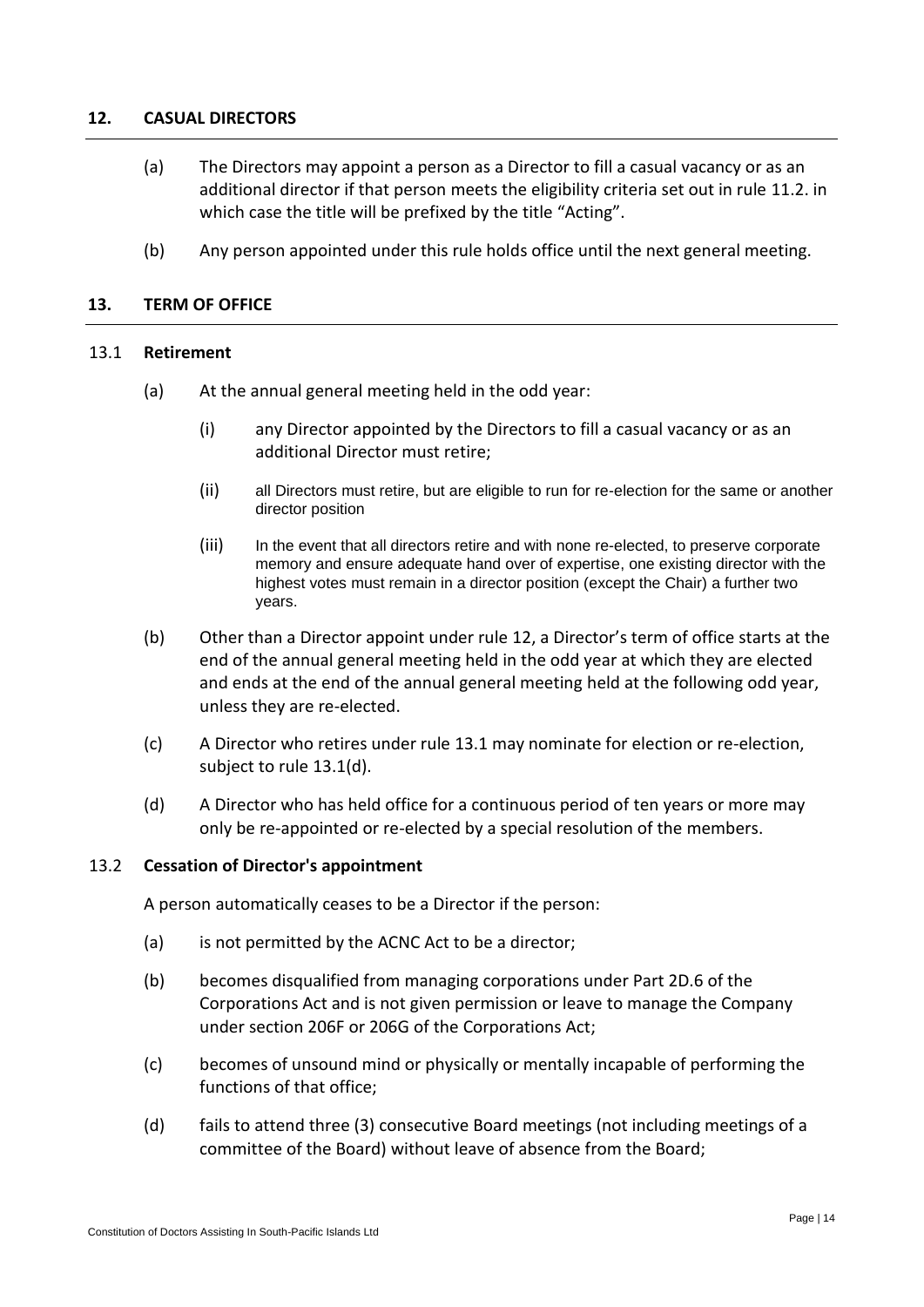- (e) resigns by notice in writing to the Company;
- (f) is removed from office under rule [13.3;](#page-19-0)
- (g) is convicted on indictment of an offence and the Directors do not within one month after that conviction resolve to confirm the Director's appointment or election (as the case may be) to the office of Director; or
- (h) is directly or indirectly interest in any contract or proposed contract with the Company and fails to declare the nature of the interest as required by the Corporations Act.

# <span id="page-19-0"></span>13.3 **Removal from office**

The members by ordinary resolution may remove a Director from office. The power to remove a Director under this rule is in addition to section 203D of the Corporations Act.

# <span id="page-19-1"></span>13.4 **Too few Directors**

If the number of Directors is reduced below the minimum required by rule [10.1,](#page-17-1) the continuing Directors may act as the Board only:

- (a) to appoint Directors up to that minimum number; and
- (b) to convene a meeting of members.

# <span id="page-19-2"></span>**14. POWERS OF THE BOARD**

## <span id="page-19-3"></span>14.1 **Powers generally**

- (a) Except as otherwise required by the Corporations Act, any other applicable law or this document, the Board:
	- (i) has power to manage the business of the Company; and
	- (ii) may exercise every right, power or capacity of the Company except those which must be exercised by the Company in general meeting and/or by the members.
- (b) The Board may make regulations, by-laws and policies consistent with this document, which in the opinion of the Board are necessary or desirable for the proper control, administration and management of the Company's finances, affairs and property, or are necessary for the convenience, comfort and well-being of the members and amend or rescind any regulations and by-laws.
- (c) A regulation, policy or by-law of the Company made by the Board may be disallowed by the Company in a later general meeting. A resolution or regulation made by the Company in general meeting cannot invalidate prior acts of the Board which would have been valid if that resolution or regulation had not been passed or made.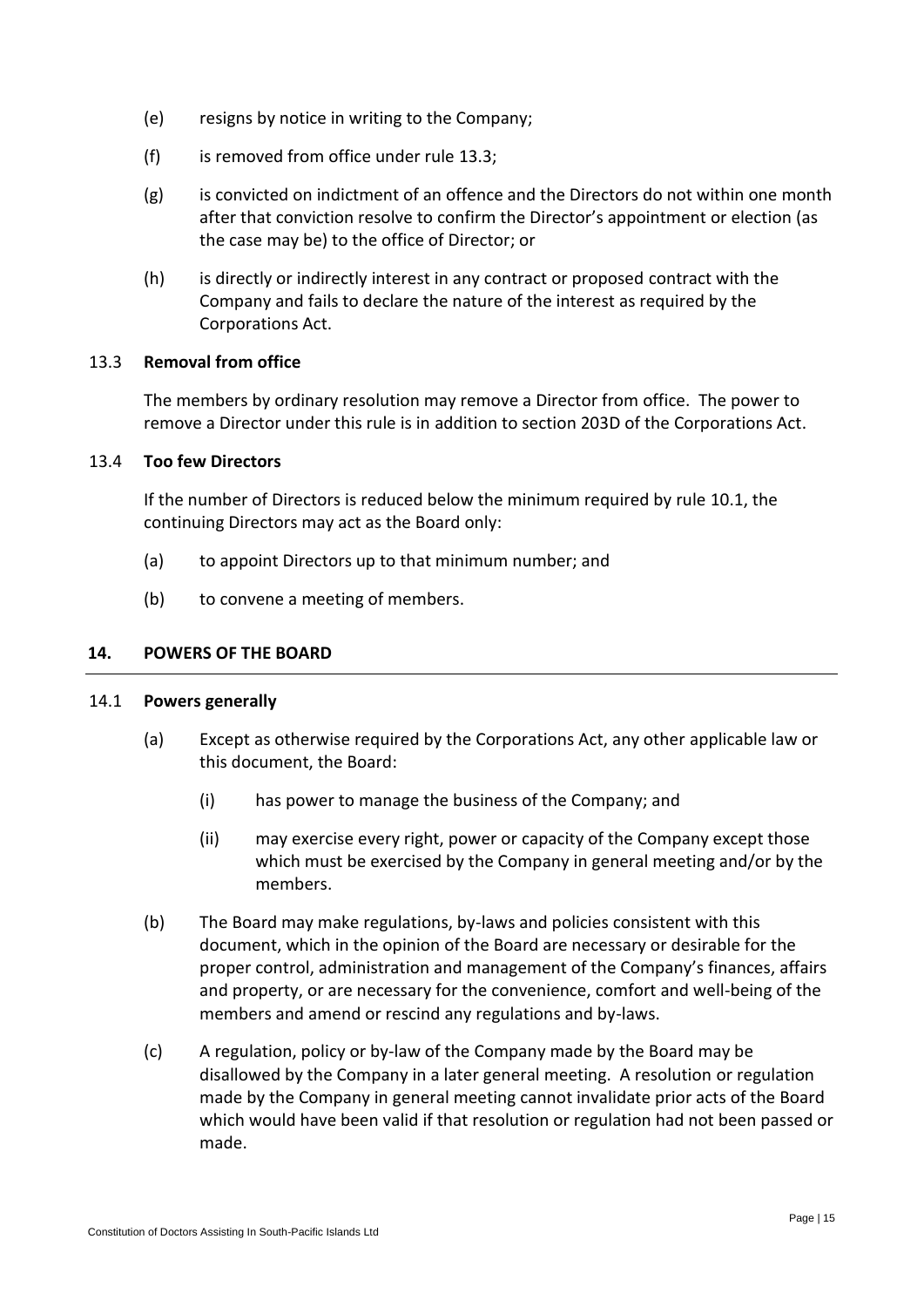# <span id="page-20-0"></span>14.2 **Exercise of powers**

A power of the Board can be exercised only:

- (a) by resolution passed at a meeting of the Board or otherwise in accordance with rule [18;](#page-24-2) or
- (b) in accordance with a delegation of the power under rule [15.](#page-20-1)

# <span id="page-20-1"></span>**15. DELEGATION OF BOARD POWERS**

## <span id="page-20-2"></span>15.1 **Power to delegate**

The Board may delegate, in writing, any of its powers, other than those which by law must be dealt with by the Board to:

- (a) a committee or committees;
- (b) a Director;
- (c) an employee of the Company; or
- (d) any other person.

## <span id="page-20-3"></span>15.2 **Power to revoke delegation**

The Board may revoke a delegation previously made whether or not the delegation is expressed to be for a specified period.

## <span id="page-20-4"></span>15.3 **Terms of delegation**

- (a) A delegation of powers under rule [15.1](#page-20-2) may be made:
	- (i) for a specified period or without specifying a period; and
	- (ii) on the terms (including power to further delegate) and subject to any restrictions the Board decides.
- (b) A document of delegation may contain the provisions for the protection and convenience of those who deal with the delegate that the Board thinks appropriate.

## <span id="page-20-5"></span>15.4 **Proceedings of committees**

Subject to the terms on which a power of the Board is delegated to a committee, the meetings and proceedings of committees are, to the greatest extent practical, governed by the rules of this document which regulate the meetings and proceedings of the Board.

## <span id="page-20-6"></span>15.5 **Deemed limitations**

The following limitations and requirements will be deemed imposed by the Board in any delegation of powers: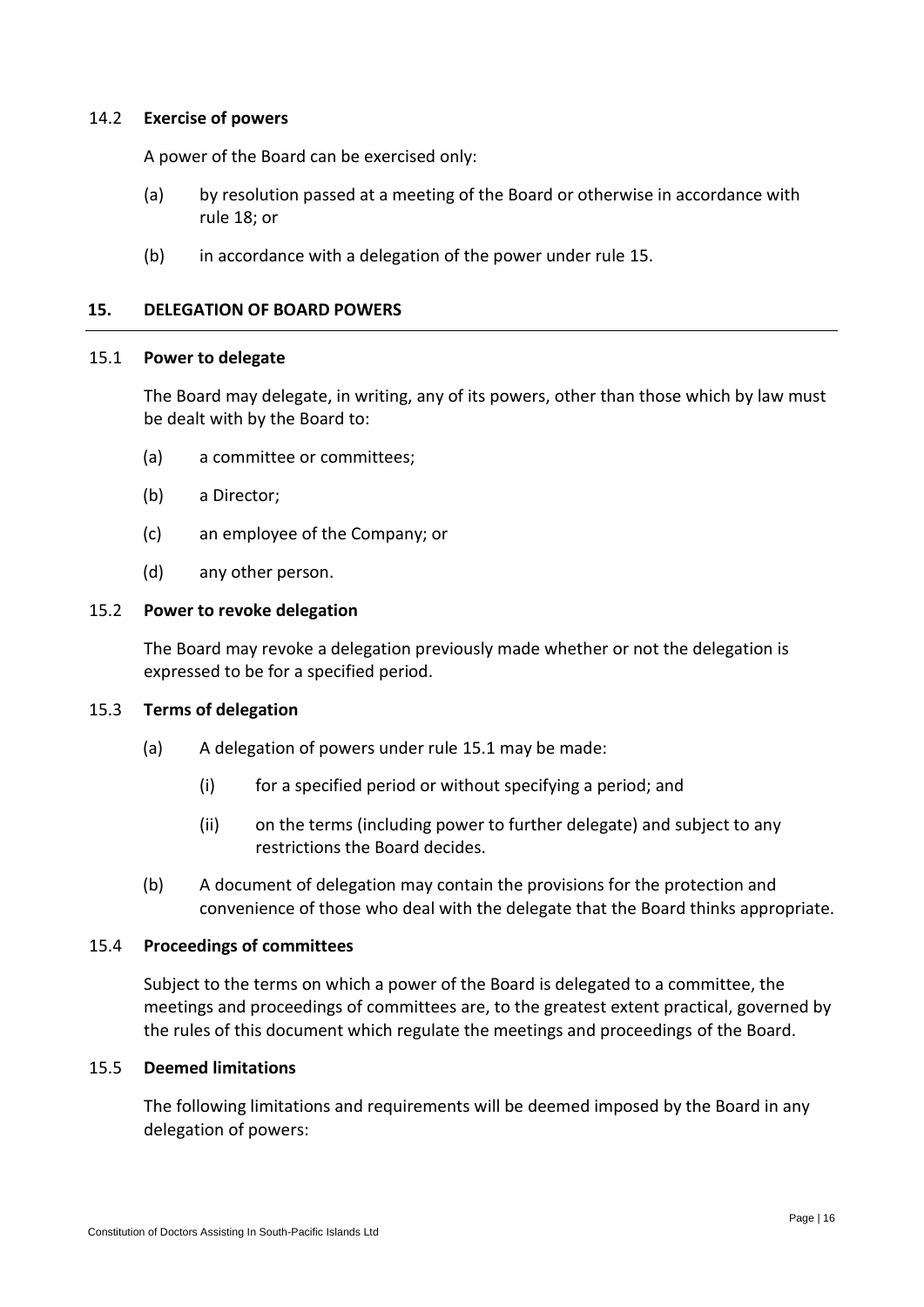- (a) The delegate may only make decisions directly related to the matters which have been delegated.
- (b) A resolution of any sub-committee will not become effective until 7 days after the Board has received written notice of the resolution. The resolution will not become effective if the Board resolves to invalidate the resolution before the expiry of the 7 day period.

# <span id="page-21-0"></span>**16. DIRECTORS DUTIES AND INTERESTS**

## <span id="page-21-1"></span>16.1 **Compliance with duties under the ACNC Act and general law**

Each Director must comply with his or her duties described in governance standard 5 of the regulations made under the ACNC Act and under the general law.

# <span id="page-21-2"></span>16.2 **Director can hold other offices etc**

A Director may:

- (a) hold any office or place of profit or employment other than that of the Company's auditor or any, partner, director or employee of the auditor;
- (b) be a member of any corporation (including the Company) or partnership other than the Company's auditor; or
- (c) be a creditor of any corporation (including the Company) or partnership; or
- (d) enter into any agreement with the Company.

## <span id="page-21-3"></span>16.3 **Disclosure of interests**

Each Director must disclose the nature and extent of any actual or perceived material conflict of interest in a matter that is being considered at a meeting of the Board (or that is proposed in a circular resolution) to the other Directors.

## <span id="page-21-4"></span>16.4 **Director interested in a matter**

- (a) Each Director who has a material personal interest in a matter that is being considered at a meeting of the Board (or that proposed in a circular resolution) must not, except as provided under rule [16.4\(b\):](#page-21-5)
	- (i) be present at the meeting while the matter is being discussed; or
	- (ii) vote on the matter.
- <span id="page-21-5"></span>(b) A Director may be counted in a quorum at a Board meeting that considers, and votes on, any matter in which that Director has an interest.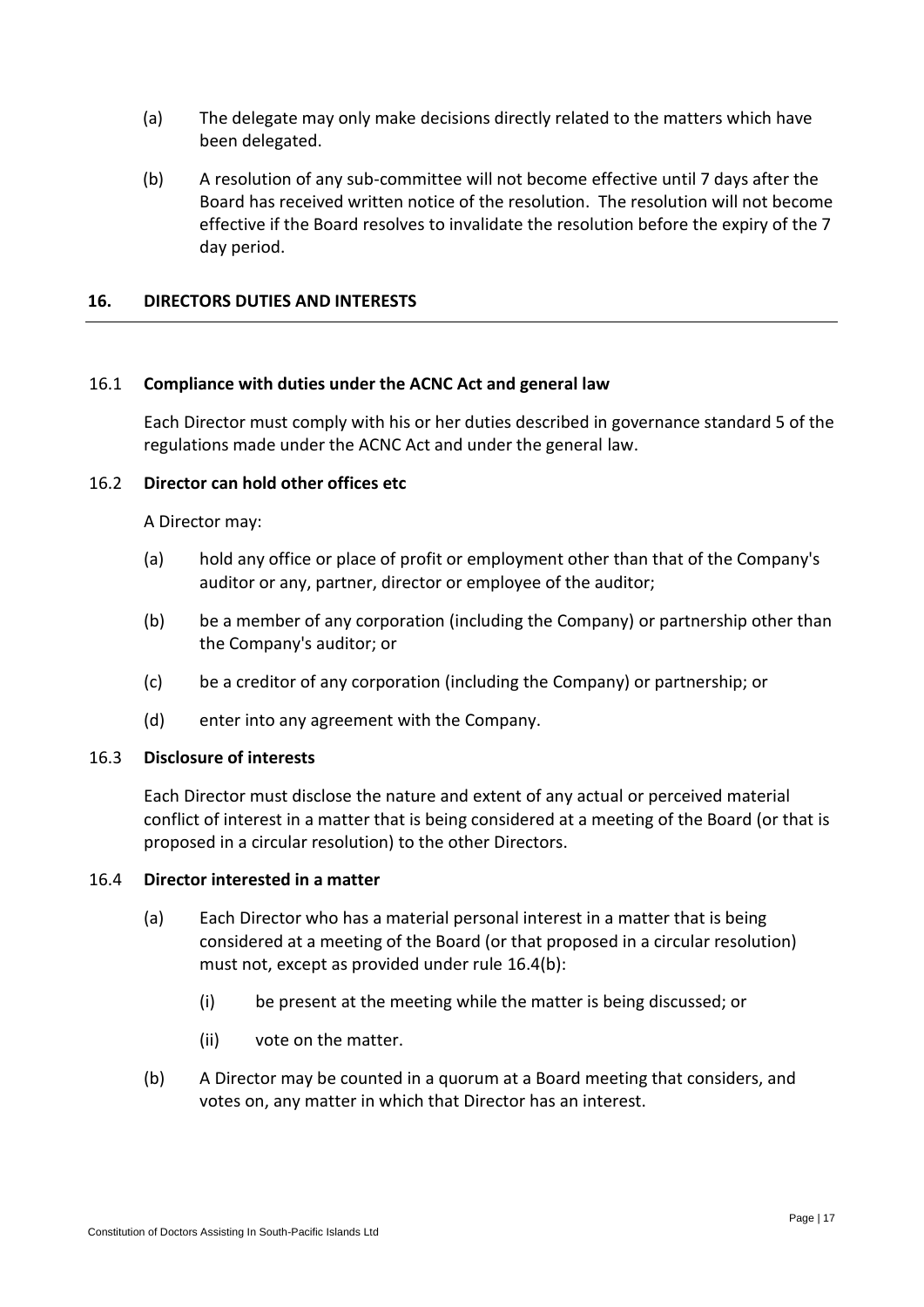- (c) The Company may proceed with any transaction that relates to the interest and the Director may participate in the execution of any relevant document by or on behalf of the Company.
- (d) The Director may retain benefits under the transaction even though the Director has the interest.
- (e) The Company cannot avoid the transaction merely because of the existence of the interest.

# <span id="page-22-0"></span>16.5 **Agreements with third parties**

The Company cannot avoid an agreement with a third party merely because a Director:

- (a) fails to make a disclosure of an interest; or
- (b) is present at, or counted in the quorum for, a Board meeting that considers or votes on that agreement.

# <span id="page-22-1"></span>16.6 **Obligation of secrecy**

Every Director and Secretary must keep the transactions and affairs of the Company and the state of its financial reports confidential unless required to disclose them:

- (a) in the course of duties as an officer of the Company;
- (b) by the Board or the Company in general meeting; or
- (c) by law.

The Company may require a Director, Secretary, auditor, trustee, committee member or other person engaged by it to sign a confidentiality undertaking consistent with this rule. A Director or Secretary must do so if required by the Company.

# **OFFICE BEARERS**

## 16.7 **Establishment and composition**

- (a) In accordance with rule 15, the Directors establish the committee of Office Bearers.
- (b) The Office Bearers are voluntary positions and will include the:
	- (i) Chief Executive Officer;
	- (ii) Finance Officer;
	- (iii) Sponsorship Officer;
	- (iv) Laparoscopic Training Officer;
	- (v) Shipping & Logistics Officer;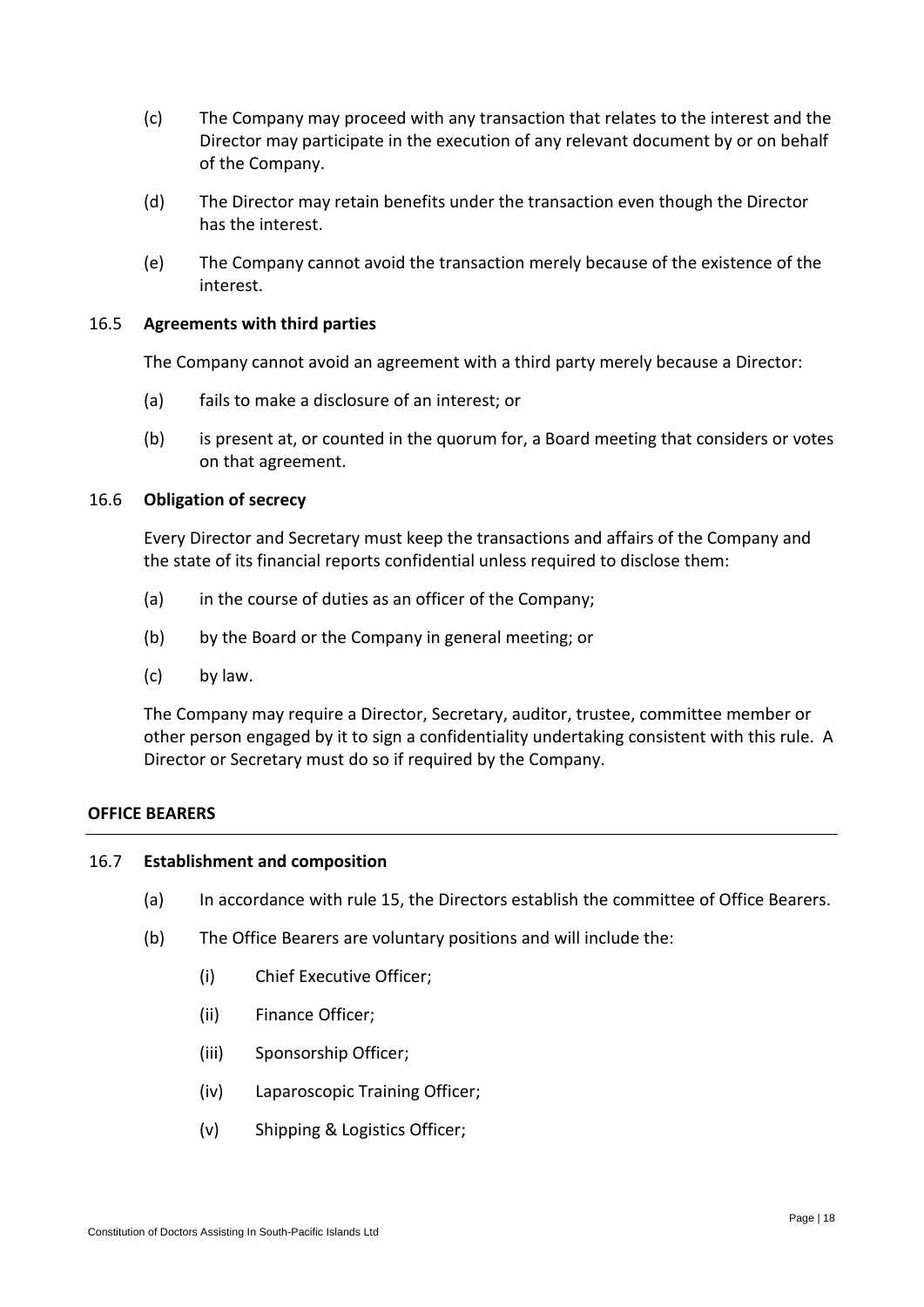- (vi) Environment Protection Officer;
- (vii) Child Protection Officer;
- (viii) Gender Equality Officer;
- (ix) Disability Support Officer; and
- (x) Country Programme Officers:
	- (A) Solomon Islands Programme Officer;
	- (B) Papua New Guinea Programme Officer;
	- (C) Vanuatu Programme Officer;
	- (D) Fiji Programme Officer;
	- (E) Kiribati Programme Officer;
	- (F) Cook Islands Programme Officer;
	- (G) Samoa Programme Officer;
	- (H) Tonga Programme Officer; and
	- (I) Nauru Programme Officer.
- (c) The Directors may appoint other office bearers from time to time.

# 16.8 **Term and Election**

- (a) Apart from the Office Bearers appointed under rule 16.2(c), the members may elect an Officer Bearer by a resolution passed in a general meeting.
- (b) Each of the Office Bearers must be appointed by a separate resolution, unless:
	- (i) the members present have first passed a resolution that the appointments may be voted on together, and
	- (ii) no votes were cast against that resolution.
- (c) The Directors may appoint a person as an Officer Bearer to fill a casual vacancy and that holds office until the next general meeting.

# 16.9 **Meetings**

The Officer Bearers may attend 3rd monthly Board meetings and the Board meeting held immediately after the annual general meeting each year as observers and do not have a vote in decisions of the Board.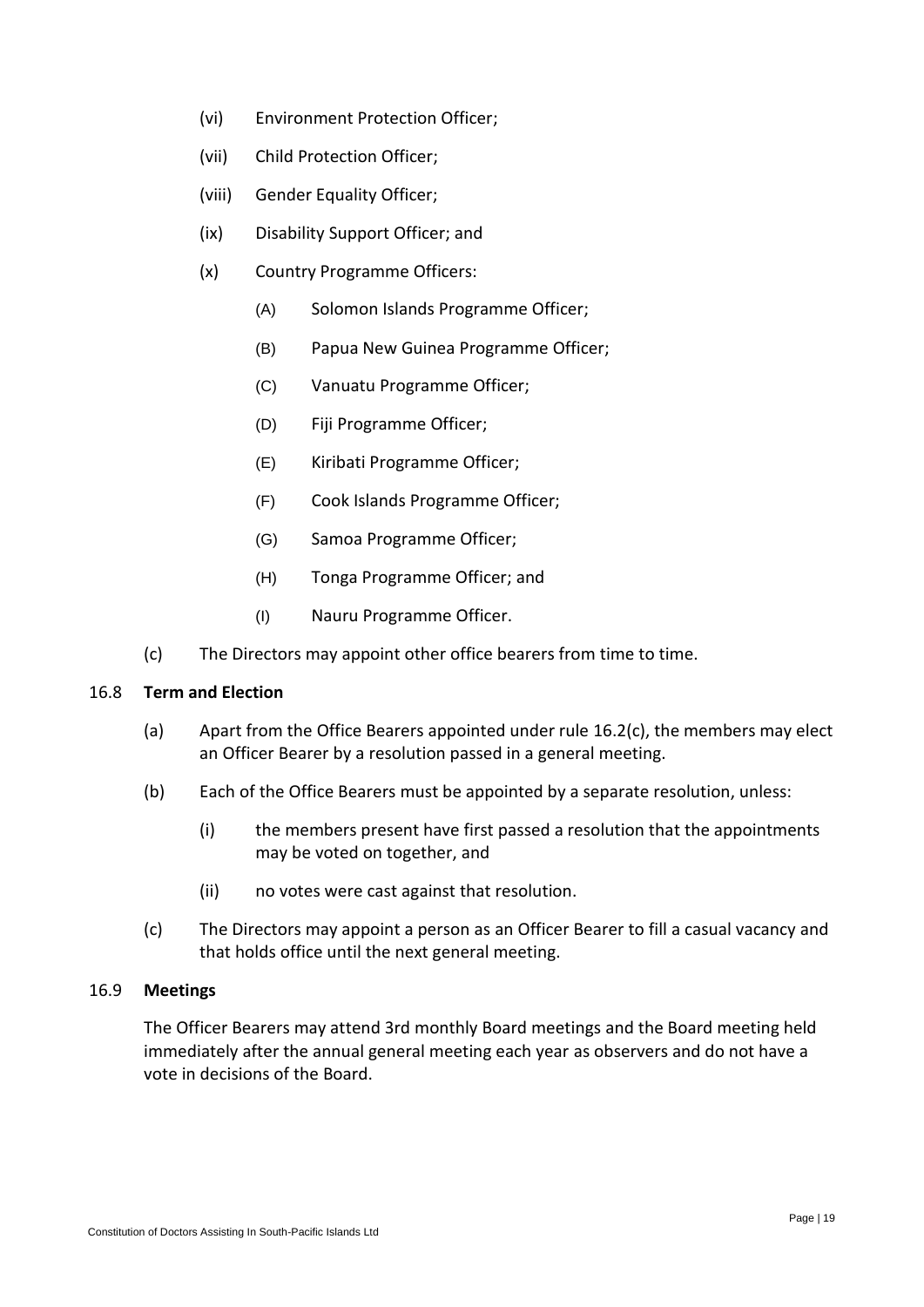# <span id="page-24-0"></span>**17. DIRECTORS' AND OFFICER BEARER'S REMUNERATION**

## <span id="page-24-1"></span>17.1 **Payments to Directors and Officer Bearers**

- (a) The Company is prohibited from paying fees to a Director or Office Bearer.
- (b) With the approval of the Board the Company may pay to a Director or Office Bearer:
	- (i) reasonable expenses (including travelling and accommodation) incurred in carrying out duties as a Director;
	- (ii) reasonable remuneration where the Director is an employee of the Company and the terms of employment have been approved by the Board;
	- (iii) interest on money lent by the Director to the Company at a rate not exceeding the rate charged by Australian banks for overdrawn accounts;
	- (iv) reasonable remuneration for goods supplied by the Director to the Company in the ordinary course of business; and
	- (v) reasonable rent for premises leased by the Director to the Company.

# <span id="page-24-2"></span>**18. BOARD MEETINGS**

## <span id="page-24-3"></span>18.1 **Convening Board meetings**

A Director may at any time, and a Secretary must on request from a Director, convene a Board meeting.

## <span id="page-24-4"></span>18.2 **Notice of Board meeting**

The convenor of each Board meeting:

- (a) must give reasonable notice of the meeting (and, if it is adjourned, of its resumption) individually to each Director who is in Australia; and
- (b) may give that notice orally (including by telephone) or in writing,

but failure to give notice to, or non-receipt of notice by, a Director does not result in a Board meeting being invalid.

## <span id="page-24-5"></span>18.3 **Use of technology**

A Board meeting may be held using any means of audio or audio-visual communication by which each Director participating can hear and be heard by each other Director participating or in any other way permitted by section 248D of the Corporations Act. A Board meeting held solely or partly by technology is treated as held at the place at which the greatest number of the Directors present at the meeting is located or, if an equal number of Directors is located in each of two or more places, at the place where the chairperson of the meeting is located.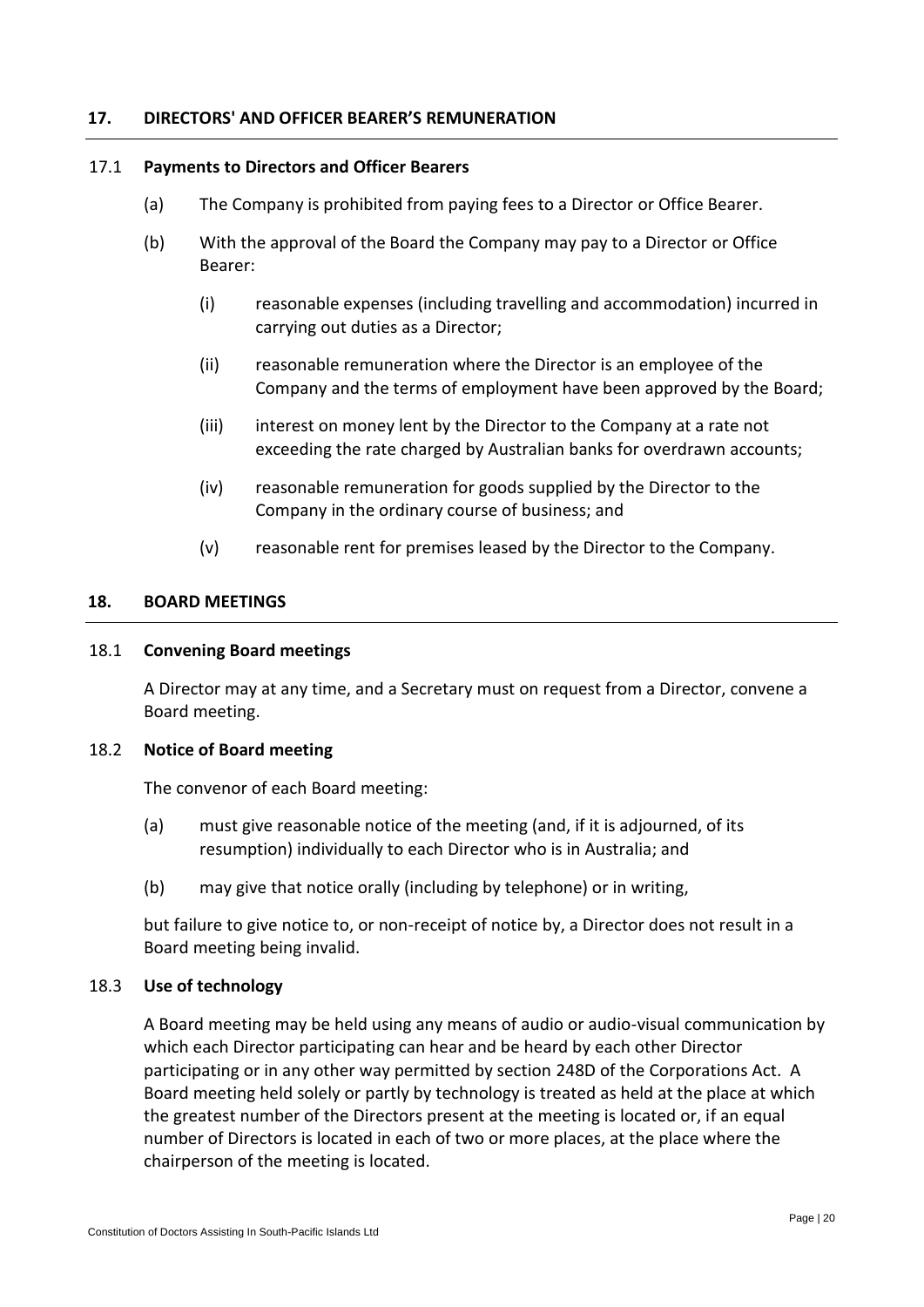# <span id="page-25-0"></span>18.4 **Chairing Board meetings**

The chairperson will chair Board meetings. If the chairperson is not present within 15 minutes after the time for which a Board meeting is called or is unwilling to act, the deputy chairperson will chair the Board meeting. If the deputy chairperson is not present within 15 minutes after the time for which a Board meeting is called or is unwilling to act, the Directors present must elect a Director present to chair the meeting.

# <span id="page-25-1"></span>18.5 **Quorum**

Unless the Board decides otherwise, the quorum for a Board meeting is a majority of three-quarters of Directors and a quorum must be present for the whole meeting. A Director is treated as present at a meeting held by audio or audio-visual communication if the Director is able to hear and be heard by all others attending. If a meeting is held in another way permitted by section 248D of the Corporations Act, the Board must resolve the basis on which Directors are treated as present.

## <span id="page-25-2"></span>18.6 **Majority decisions**

A resolution of the Board must be passed by a majority of the votes cast by Directors entitled to vote on the resolution. The chairperson of a Board meeting has a deliberative vote and a casting vote.

# <span id="page-25-3"></span>18.7 **Procedural rules**

The Board may adjourn and, subject to this document, otherwise regulate its meetings as it decides.

# <span id="page-25-4"></span>18.8 **Written resolution**

If all the Directors entitled to receive notice of a Board meeting and to vote on the resolution sign a document containing a statement that they are in favour of the resolution set out in the document, a Board resolution in those terms is passed at the time when the last Director signs.

## <span id="page-25-5"></span>18.9 **Additional provisions concerning written resolutions**

For the purpose of rule [18.8:](#page-25-4)

- (a) two or more separate documents in identical terms, each of which is signed by one or more Directors, are treated as one document; and
- (b) an electronic message containing the text of the document expressed to have been signed by a Director that is sent to the Company is a document signed by that Director at the time of its receipt by the Company.

# <span id="page-25-6"></span>18.10 **Valid proceedings**

Each resolution passed or thing done by, or with the participation of, a person acting as a Director or member of a committee is valid even if it is later discovered that:

(a) there was a defect in the appointment of the person; or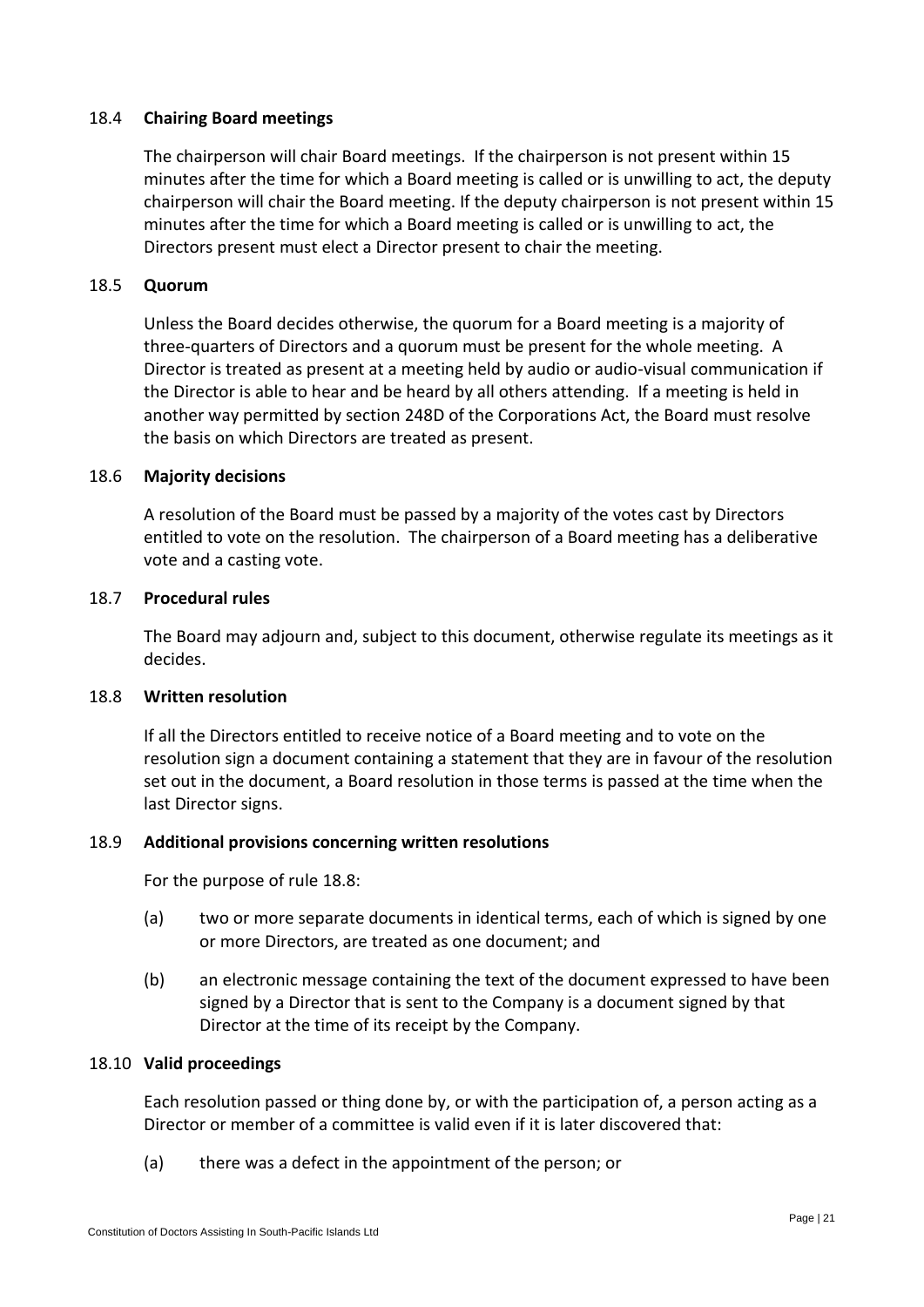(b) the person was disqualified from continuing in office, voting on the resolution or doing the thing.

# **19. GENERAL MANAGER**

# <span id="page-26-0"></span>19.1 **Appointment of General Manager by The Board:**

- (a) must appoint at least one individual; and
- (b) may appoint more than one individual,

to be a General Manager either for a term of 2 years. The General Manager may be reappointed for a further term.

# <span id="page-26-1"></span>19.2 **Terms and conditions of office**

A General Manager holds office on the terms (including as to voluntary or remunerated) that the Board decides. The Board may vary any decision previously made by it in respect of the General Manager.

# <span id="page-26-2"></span>19.3 **Cessation of General Manager's appointment**

The person automatically ceases to be the General Manager if the person:

- (a) is not permitted by Corporations Act to be the General Manager of a company;
- (b) becomes disqualified from managing corporations under Part 2D.6 and is not given permission or leave to manage the Company under section 206F or 206G of the Corporations Act;
- (c) becomes of unsound mind or physically or mentally incapable of performing the functions of that office;
- (d) resigns by notice in writing to the Company; or
- (e) is removed from office under rule [19.4.](#page-26-3)

# <span id="page-26-3"></span>19.4 **Removal from office**

The Board may remove the General Manager from that office whether or not the appointment was expressed to be for a specified term.

## <span id="page-26-4"></span>**20. MINUTES**

## <span id="page-26-5"></span>20.1 **Minutes must be kept**

The Board must cause minutes of:

- (a) proceedings and resolutions of meetings of the Company's members;
- (b) the names of Directors present at each Board meeting or committee meeting;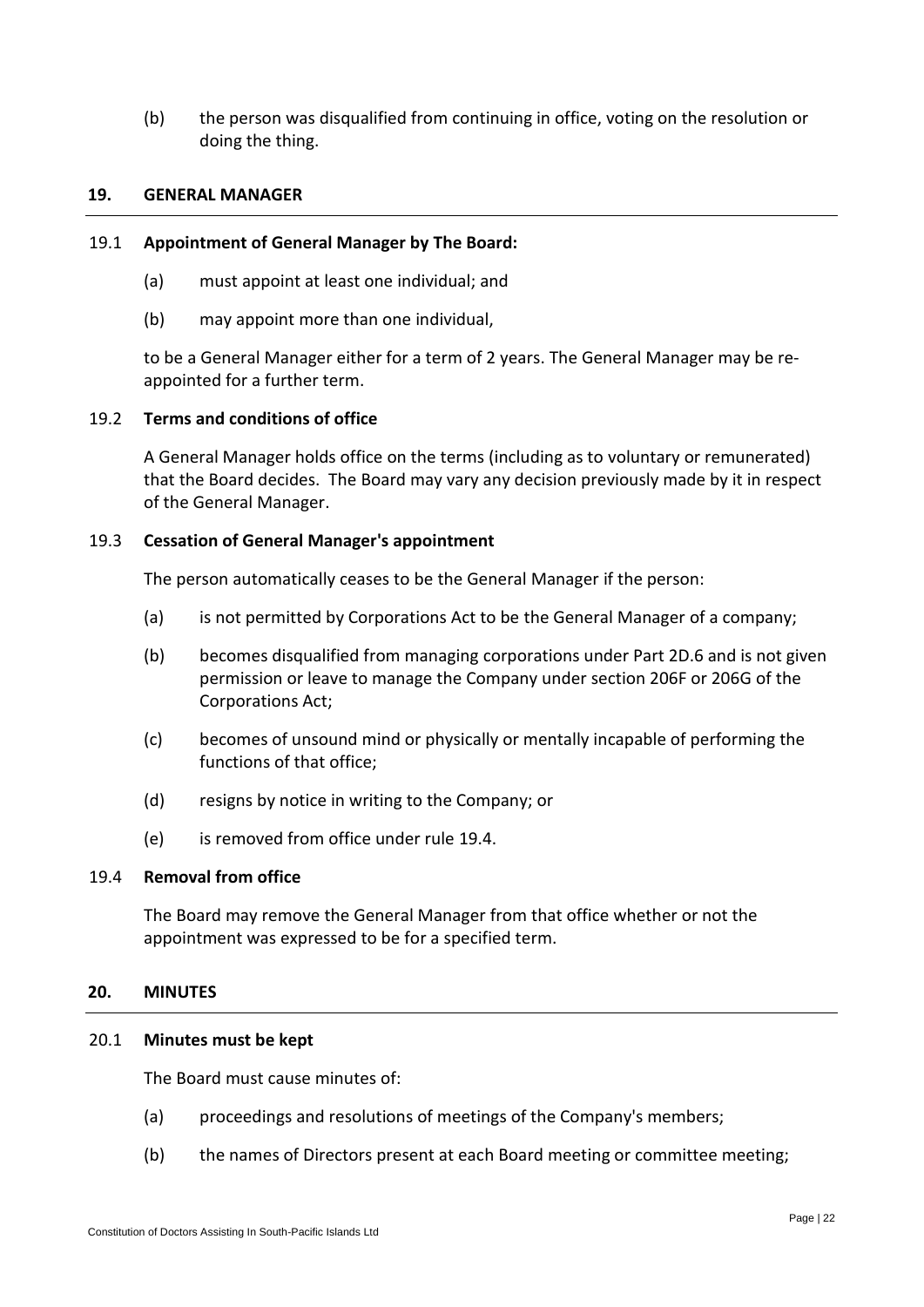- (c) proceedings and resolutions of Board meetings (including meetings of a committee to which Board powers are delegated under rule [15\)](#page-20-1);
- (d) resolutions passed by Directors without a meeting; and
- (e) disclosures and notices of Directors' interests.

## <span id="page-27-0"></span>20.2 **Minutes as evidence**

A minute recorded and signed in accordance with section 251A of the Corporations Act is evidence of the proceeding, resolution or declaration to which it relates unless the contrary is proved.

# <span id="page-27-1"></span>20.3 **Inspection of minute books**

The Company must allow members to inspect, and provide copies of, the minute books for the meetings of members in accordance with section 251B of the Corporations Act.

# <span id="page-27-2"></span>**21. FINANCIAL REPORTS AND AUDIT**

## <span id="page-27-3"></span>21.1 **Company must keep financial records**

The Board must cause the Company to keep written financial records that:

- (a) correctly record and explain its transactions (including transactions undertaken as trustee) and financial position and performance; and
- (b) would enable true and fair financial statements to be prepared and audited,
- (c) are freely available for all members and stakeholders to access forming part of the Company's Annual Report.

and must allow a Director and the auditor to inspect those records at all reasonable times.

## <span id="page-27-4"></span>21.2 **Appointment of auditor or reviewer**

If required by the Corporations Act or ACNC Act (as the case may be), the Company must appoint a qualified auditor or reviewer. No member may act as auditor or reviewer of the Company.

# <span id="page-27-5"></span>**22. FINANCIAL YEAR**

## <span id="page-27-6"></span>22.1 **Company's financial year**

The Company's financial year is from 1 July to 30 June, unless the Board pass a resolution to change the financial year.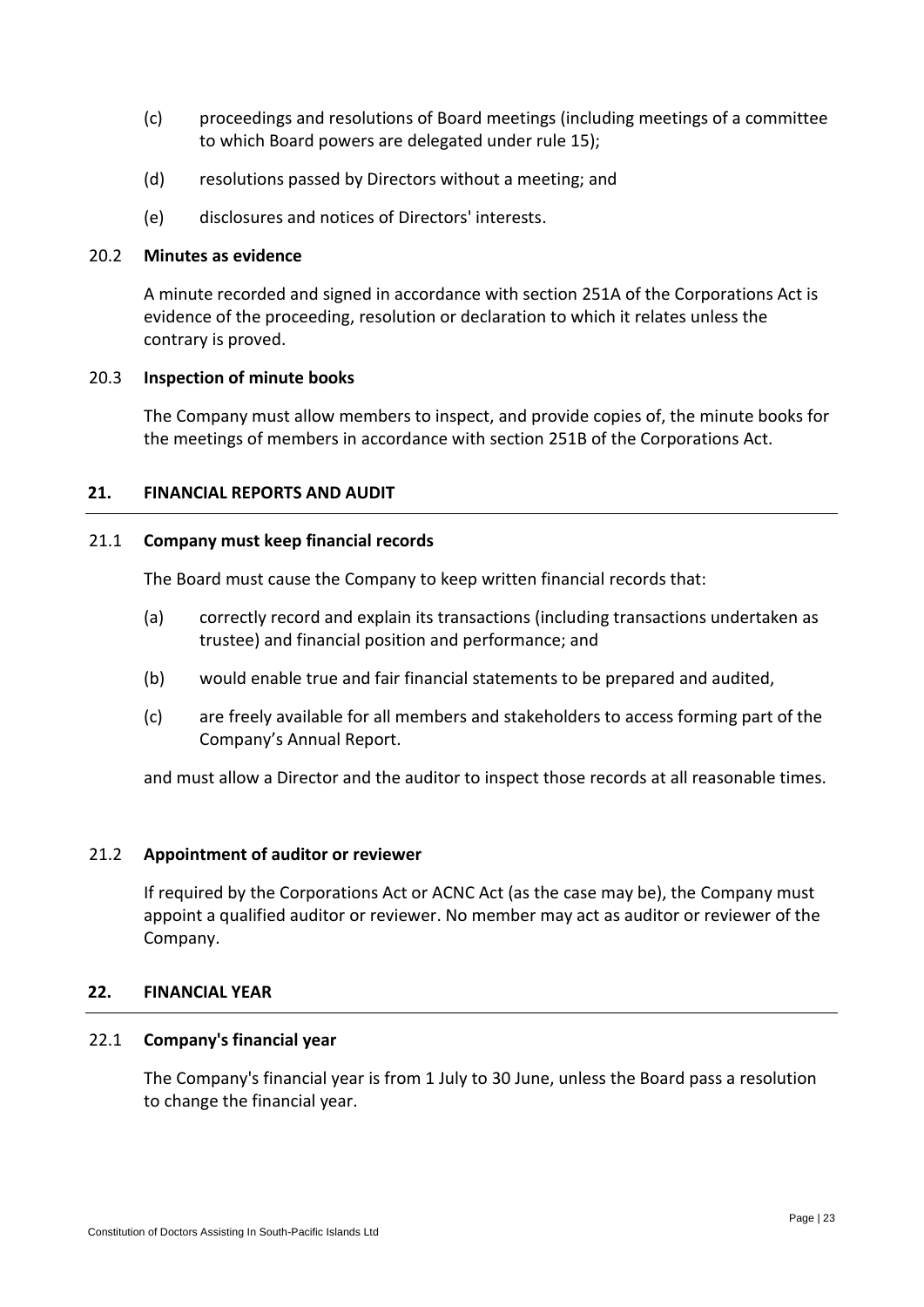# <span id="page-28-0"></span>**23. WINDING UP**

## <span id="page-28-1"></span>23.1 **Surplus assets not to be distributed to members**

If the Company is wound up, any surplus assets must not be distributed to a member or a former member of the Company, unless that member or former member is a charity described in rule [23.2\(a\).](#page-28-3)

# <span id="page-28-3"></span><span id="page-28-2"></span>23.2 **Distribution of surplus assets**

- (a) Subject to the Corporations Act and any other applicable law, and any court order, any surplus assets (including 'gift funds' defined in rule [23.2\(d\)\)](#page-28-4) that remain after the Company is wound up must be distributed to one or more charities:
	- (i) with charitable purpose(s) similar to, or inclusive of, the purpose(s) in rule [1.2;](#page-5-2)
	- (ii) which also prohibit the distribution of any surplus assets to its members to at least the same extent as the company, and
	- (iii) if the Company is endorsed as a deductible gift recipient, that is or are deductible gift recipients within the meaning of the *Income Tax Assessment Act 1997* (Cth).
- (b) The decision as to the charity or charities to be given the surplus assets must be made by a special resolution of members at or before the time of winding up. If the members do not make this decision, the Company may apply to the Supreme Court to make this decision.
- (c) If the Company's deductible gift recipient endorsement is revoked (whether or not the Company is to be wound up), any surplus gift funds must be transferred to one or more charities that meet the requirements of rule  $23.2(a)(i)$  $23.2(a)(i)$ , (ii) and (iii) as decided by the Board.
- <span id="page-28-4"></span>(d) For the purpose of this rule:
	- (i) 'gift funds' means:
		- (A) gifts of money or property for the principal purpose of the Company;
		- (B) contributions made in relation to a fund-raising event held for the principal purpose of the Company; and
		- (C) money received by the Company because of such gifts and contributions.
	- (ii) 'contributions' and 'fund-raising event' have the same meaning as in Division 30 of the *Income Tax Assessment Act 1997* (Cth).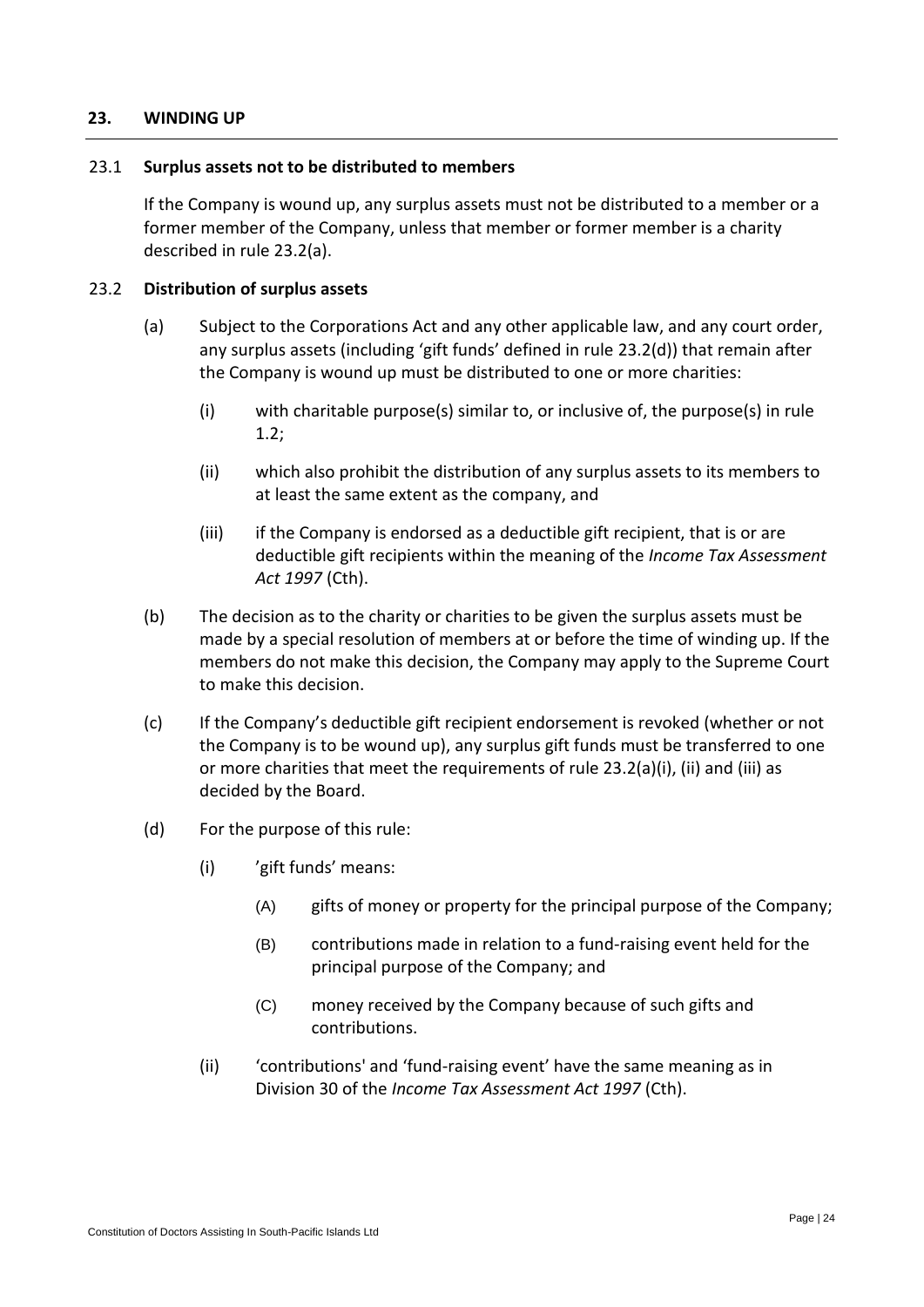# <span id="page-29-0"></span>**24. NOTICES**

## <span id="page-29-1"></span>24.1 **Notices by Company**

A notice is properly given by the Company to a person if it is:

- (a) in writing signed on behalf of the Company (by original or printed signature);
- (b) addressed to the person to whom it is to be given; and
- (c) either:
	- (i) delivered personally;
	- (ii) sent by prepaid mail (by airmail, if the addressee is overseas) to that person's address; or
	- (iii) sent by electronic message to the electronic address (if any) nominated by that person.

# <span id="page-29-2"></span>24.2 **Overseas members**

A member whose registered address is not in Australia may notify the Company in writing of an address in Australia to which notices may be sent.

#### <span id="page-29-3"></span>24.3 **When notice is given**

A notice to a person by the Company is regarded as given and received:

- (a) if it is delivered personally:
	- (i) by 5.00 pm (local time in the place of receipt) on a business day on that day; or
	- (ii) after 5.00 pm (local time in the place of receipt) on a business day, or on a day that is not a business day - on the next business day;
- (b) if it is sent by electronic message:
	- (i) by 5.00 pm (local time in the place from which it is sent or given) on a business day – on that day; or
	- (ii) after 5.00 pm (local time in the place from which it is sent or given) on a business day, or on a day that is not a business day – on the next business day; and
- (c) if it is sent by mail:
	- (i) within Australia three business day after posting; or
	- (ii) to a place outside Australia five business days after posting.